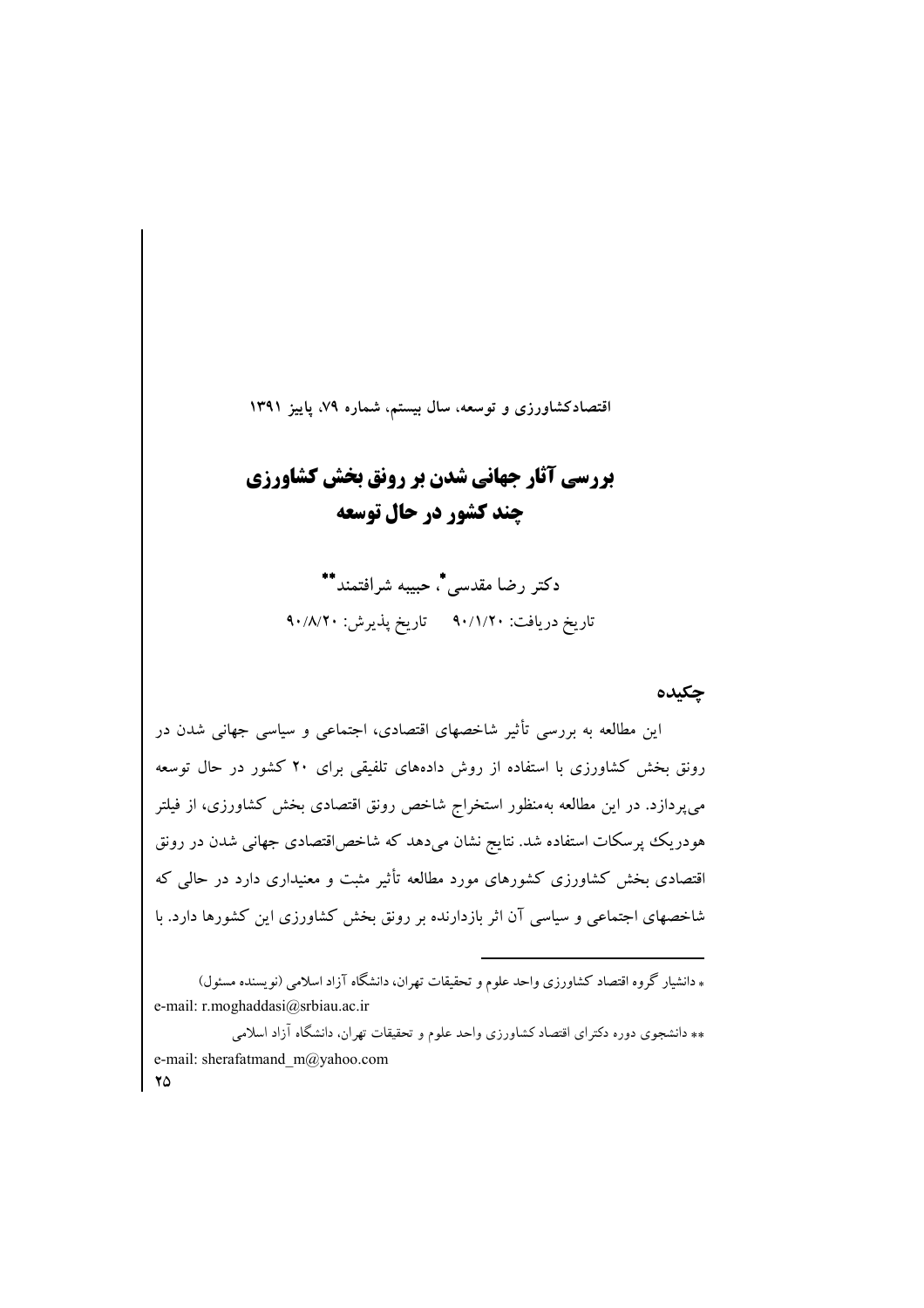اقتصادکشاورزی و توسعه – سال بیستم، شماره ۷۹ توجه به نتایج بهدست آمده پیشنهاد میشود بهمنظور دستیابی به رونق بخش کشاورزی، بهبود معیارهای اقتصادی در مقایسه با معیارهای اجتماعی و سیاسی مورد توجه قرار گیرد.

C23, F10, O47 :JEL د C23

كليدواژهها:

جهاني شدن، رونق بخش كشاورزي، دادههاي تلفيقي، فيلتر هو دريك پر سكات

مقدمه

اقتصاددانان توسعه و مەوپژە اقتصاددانان كشاورزى، از مدتھا قبل بر این نكته تىم كز نمودهاند که چگونه بخش کشاورزی می تواند به رشد کل اقتصاد و صنعتی شدن کمک کند. به عبارت دیگر، نقش بخش کشاورزی بر رشد و توسعه اقتصادی همواره از جمله مشکلات پیش روی سیاستگذاران بوده است. عده زیادی از تحلیلگران مانند روزنتین -Rosenstein) (Rodan, 1943، سيتوفسكي (Scitovsky, 1954)، هيريشمن (Hirschman, 1958)، جورگنسون (Jorgenson, 1961)، في و رانيس (Fei, and Ranis, 1961) به دليل وجود منابع فراوان و توانایی این بخش در انتقال مازاد عرضه به بخش عمده و مهم صنعت، توجه ویژهای به بخش کشاورزی نمودند. نقش بخش کشاورزی در توسعه، به ارتباطات مهم این بازار واسطه با سایر بخشها مربوط میشود(به دلیل ارتباطات پسین و پیشین این بخش با سایر بخشها). از جمله دلایل مهم نقش بارز این بخش در توسعه می توان به تأمین نیروی کار برای بخش صنعتی شهری، تولید مواد غذایی برای جمعیت در حال رشد، توسعه بازار برای ستانده صنعت، ایجاد درآمدهای صادراتی برای واردات کالاهای سرمایهای و ایجاد مواد خام اصلی برای صنایع فراوری و تبدیل اشاره کرد (Timmer, 2002). بنابراین، دلایل بارزی مبنی بر توجه مطالعات اخیر به نقش بخش کشاورزی بهعنوان یک مسیر یکطرفهٔ دربرگیرنده جریان منابع به سمت

 $Y \circ$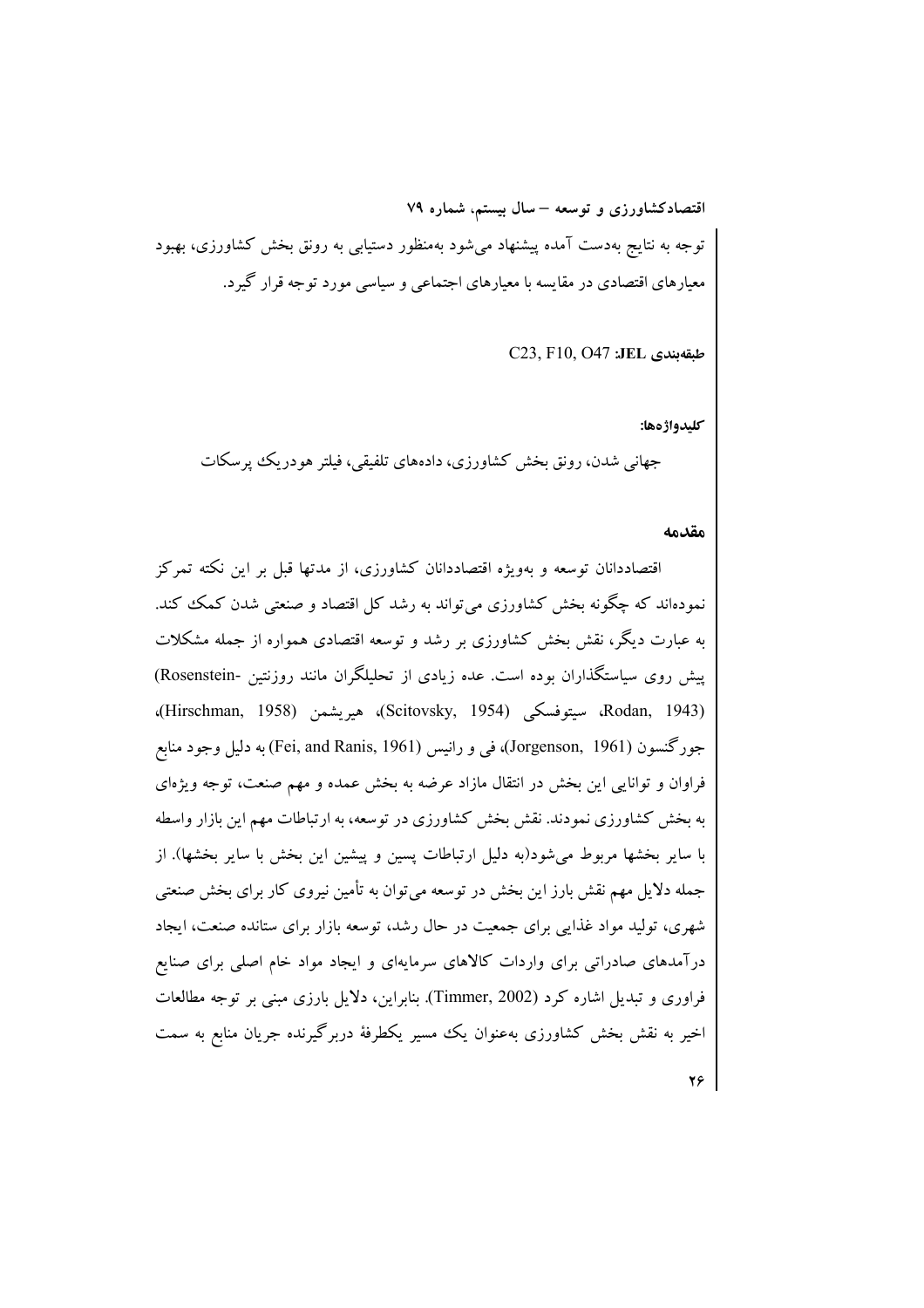بخش صنعت و شهری مرکزی وجود دارد. در جوامع کشاورزی با فرصتهای تجاری پایین، عمده منابع به تهیه مواد خوراکی تخصیص می،یابد؛ اما زمانی که درآمد ملی افزایش یابد، تقاضا برای مواد غذایی با سرعت خیلی کمتری نسبت به سایر کالاها و خدمات افزایش می یابد و در نتیجه، ارزش افزوده زمین، سرمایه و نیروی کار این بخش، بهعنوان یک سهم در ارزش تولید ناخالص کشاورزی، طی زمان کاهش می بابد. افزایش خرید کالاهای واسطهای و خدمات غیرکشاورزی توسط کشاورزان به کاهش نسبی تولید بخش کشاورزی، شتاب میدهد (Pingali, 2006). رشد سریع بھرہوری کشاورزی یک پیش شرط لازم برای بازارہای واسطه جهت کسب منفعت طرفین مبادله است. رشد کشاورزی که به دلیل تحقیق و توسعه در این بخش بهوجود می آید، تأثیر زیادی در عرضه و قیمت مواد غذایی، امنیت غذایی و کاهش فقر می گذارد (Hazell and Haggeblade, 1993).

از سوی دیگر، یکی از پدیدههای بسیار مهم دهههای اخیر در اقتصاد جهانی، درهمآمیزی و ادغام متزاید اقتصادهای ملی در اقتصاد جهانی است که آثار آن را می توان در افزایش بازرگانی بین|لمللی، جهانی شدن تولید و جریان سرمایهگذاری مستقیم خارجی ملاحظه کرد. جهانی شدن نتیجه رشد سریع تجارت جهانی، انتقال تولید بین المللی به همراه کاهش هزینههای اطلاعات و ارتباطات است. حال سؤال اینجاست که آیا جهانی شدن بر مسیر تحول کشورهایی که از کشاورزی بهعنوان موتور رشد بهره جستهاند، تغییراتی به جای می گذارد یا خیر و اساساً این پدیده منافعی برای بخش کشاورزی دارد؟ منافع تجارت برای بخش کشاورزی چند جنبه دارد: ۱. ارائه مستقیم محصولات کشاورزی به صحنه تجارت بینالمللی، ۲. تأثیر غیرمستقیم تجارت بینالمللی در رشد بخشهای غیرکشاورزی که باعث تغییر کمبی و کیفی تقاضای داخلی کالاهای کشاورزی میگردد(پینجالی و خاجا، ۲۰۰۴)، ۳. تغییر در سبک زندگی مانند تغییر در برنامه غذایی بهویژه در بین شهرنشینان، که از آن بهعنوان تنوع غذایی یاد می شود و ۴. شکست (تغییر) سنتها در نتیجه ارتباطات مترتب بر جهانی شدن (Timmer, 2002).

 $\mathbf{Y}$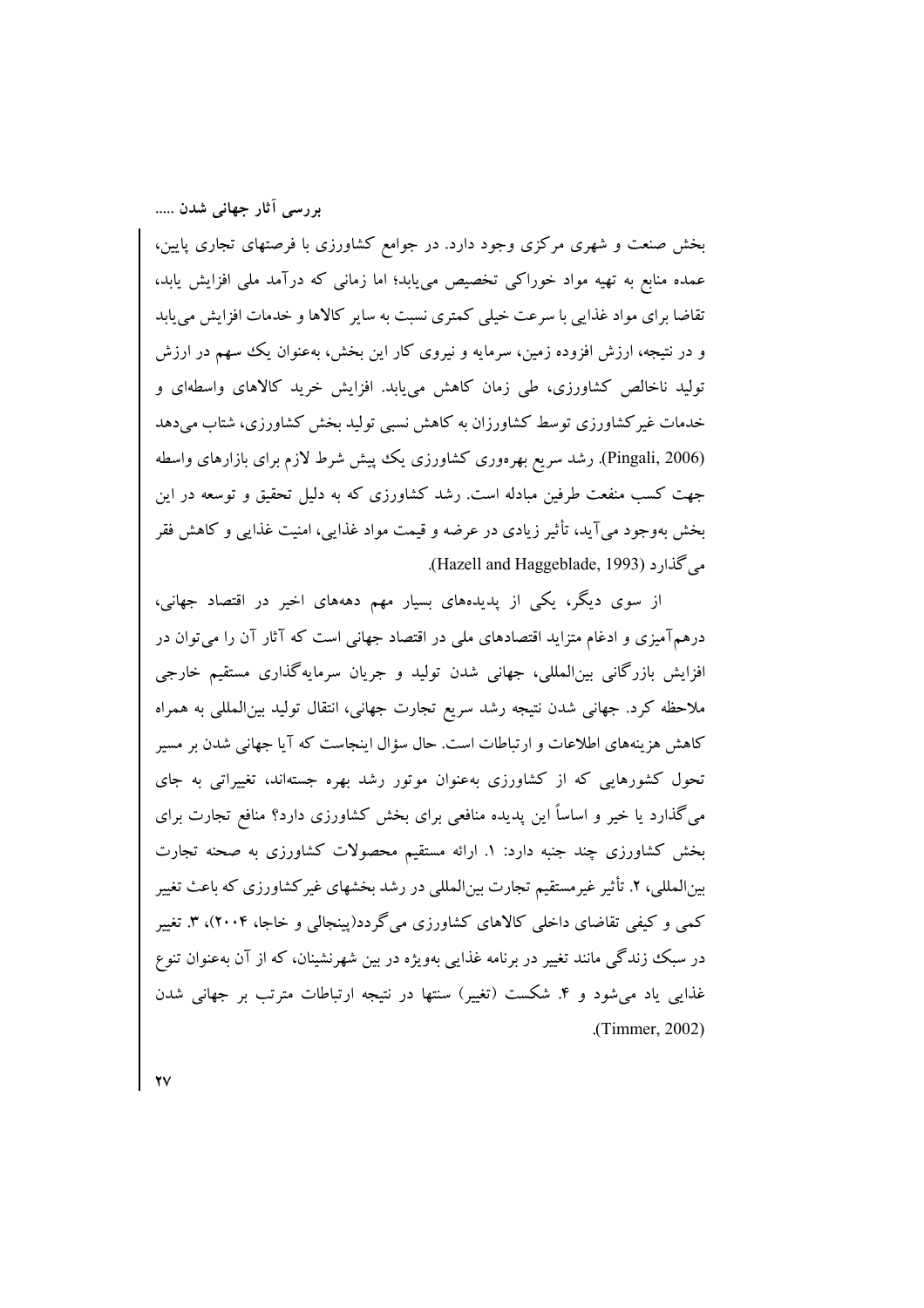اما جهانی شدن مفهومی است چندبُعدی که ابعاد مختلف حیات انسانی از جمله ابعاد اقتصادي، اجتماعي، فرهنگي، سياسي و زيست محيطي را شامل مي شو د(دادگر و ناجي ميداني ۱۳۸۲)؛ بنابراین در کل می توان جهانی شدن را افزایش وابستگی متقابل اجزای دور از هم دانست. اما چگونه میتوان این سطوح وابستگی متقابل را اندازهگیری کرد و پیامدهای گوناگون آن را مورد ارزیابی قرار داد؟ جهانی شدن اقتصاد تنها به تجارت، سرمایهگذاری و مالیه بین|لملل منحصر نمیشود بلکه شامل جریانات خدمات، تکنولوژی و اندیشهها در ماورای مرزهای ملی نیز می گردد و بنابراین منطقی است که شاخصهای مختلفی از جهانی شدن وجود داشته باشد که هر یک ابعاد مختلفی از این فرایند را پوشش دهند(دادگر و ناجی میدانی،  $(141)$ 

بخش عمدهای از مطالعات تجربی در مورد تأثیر جهانی شدن در اقتصاد کشورها به بررسی جهت ارتباط و شدت ارتباط بین این دو متغیر پرداختند. از سویی، لی و رونی (Li, and Reuveny, 2003) به بررسی تأثیر جهانی شدن در مردمسالاری پرداختند. هین من (Heinemann, 2000) نشانداد که بیشتر کشورهای جهانی شده، کمترین افزایش را در مخارجو مالیاتھایدولتی دارند.گارات(Garrett,2001)مدار کی را ارائهداد کهسر مایه گذاری مستقیمخارجی تأثیر منفی در رشد کشورهای کم درآمد دارد. دلار و کرای (Dollar and Kraay, 2001) نشان دادند که افزایش در جریانهای تجاری و سرمایهگذاری مستقیم خارجی مسبب نرخهای بالای ر شد هستند.

اكثر اقتصاددانان (Fischer, 2003 :Friedmand, 2000)؛ Grossman & Helpman, 1991: Dollar and Kraay, 2001؛ Frankel & Romer, 1999) معتقدند که جهانی شدن فرایندی سودمند و عاملی کلیدی در توسعه اقتصاد جهانی است. در حالی که سایر اقتصاددانان (Rodriguez & Rodrik, 2000 (Edwards, 1993) از این موضوع انتقاد می کنند و اظهار میدارند که جهانی شدن باعث افزایش بیعدالتی در داخل و بین ملتها میشود. به هر حال جهانی شدن چیزی فراتر از یک پدیده صرف اقتصادی است. جهانی شدن فرایند پیچیدهای

 $\mathbf{Y}$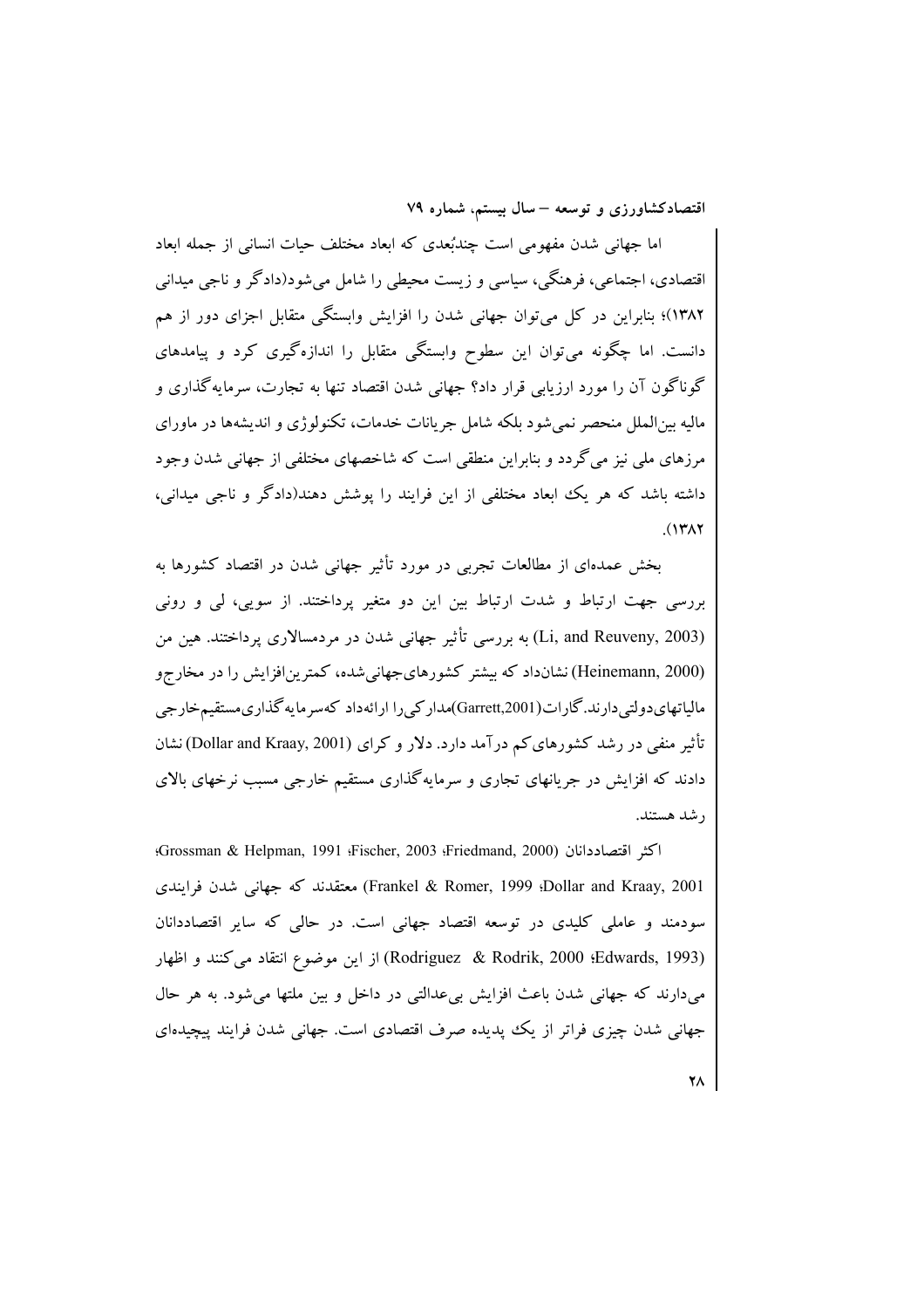است که چندین رویه دارد و شامل جنبههایی مانند تجارت، تحرک پذیری سرمایه، تحرک پذیری نیروی کار، توسعه دانش و تکنولوژی و آثار فرهنگی و سیاسی و.. می باشد.

موسوی و همکاران(۱۳۸۸) در مطالعهای موردی روی زعفران نشان دادند که جهانی شدن اثر شایان توجهی بر صادرات زعفران دارد. طیب نیا و زندیه(۱۳۸۷) در پژوهش خود نشان دادند که هرچه اقتصاد ایران بازتر باشد انتظار میرود اثریذیری تورم از ادوار تجاری داخلی کمتر شود و تورم نوسانات کمتری داشته باشد. اسماعیلی و رحمتی(۱۳۸۷) با استفاده از شاخص ادغام تجاری و شاخص سطح تجارت جهانی به بررسی تأثیر آزادسازی در بخش کشاورزی ایران پرداختند و به این نتیجه رسیدند که بخش کشاورزی ایران از آزادسازی تجاری اثرپذیری مثبت و معنیداری دارد. موسوی و صدرالاشرافی(۱۳۸۶) به بررسی تأثیر جهانی شدن در گندم پرداختند و به این نتیجه رسیدند که اثر افزایش همگرایی اقتصاد ایران و اقتصاد جهانی بر واردات گندم قابل ملاحظه نیست. کرباسی و پیری(۱۳۸۶) به بررسی تأثیر آزادسازی تجاری در کشاورزی ایران پرداختند. نتایج مطالعه آنها نشان میدهد که تأثیر آزادسازی تجاری بر ارزش افزوده بخش کشاورزی مثبت و معنیدار و شدت این تأثیر ۰/۶۲ بوده است. شوشتریان و بخشوده (۱۳۸۴) به بررسی آثار آزادسازی بر فقر در ایران پرداختند و به این نتیجه رسیدند که آزادسازی بازار گندم، مخارج واقعی خانوارها را در کوتاهمدت و بلندمدت کاهش میدهد و باعث افزایش فقر در جامعه میگردد. رمضانپور(۱۳۸۳) به بررسی تأثیر جهانی شدن اقتصاد و سطح اشتغال در هجده کشور پرداخت. وی به این نتیجه رسید که کشورهایی که رشد جهانی شدن اقتصاد آنها بالاست کاهش نرخ بیکاری را تجربه کردهاند و بنابراین؛ تسریع جهانی شدن اقتصاد(افزایش یکپارچگی اقتصادی کشورهای جهان) به طور متوسط دارای همبستگی معنیداری با کاهش نرخ بیکاری است. صامتی و همکاران(۱۳۸۳) براساس نتایج تخمینشان نشان دادند که فرایند جهانی شدن و ادغام در اقتصاد جهانی سبب افزایش واردات ایران میشود. این مطالعه همگام با مطالعات انجام شده درخصوص جهانی شدن، برای نخستین بار به بررسی تأثیر شاخصهای مختلف اقتصادی، اجتماعی و سیاسی جهانی

٢٩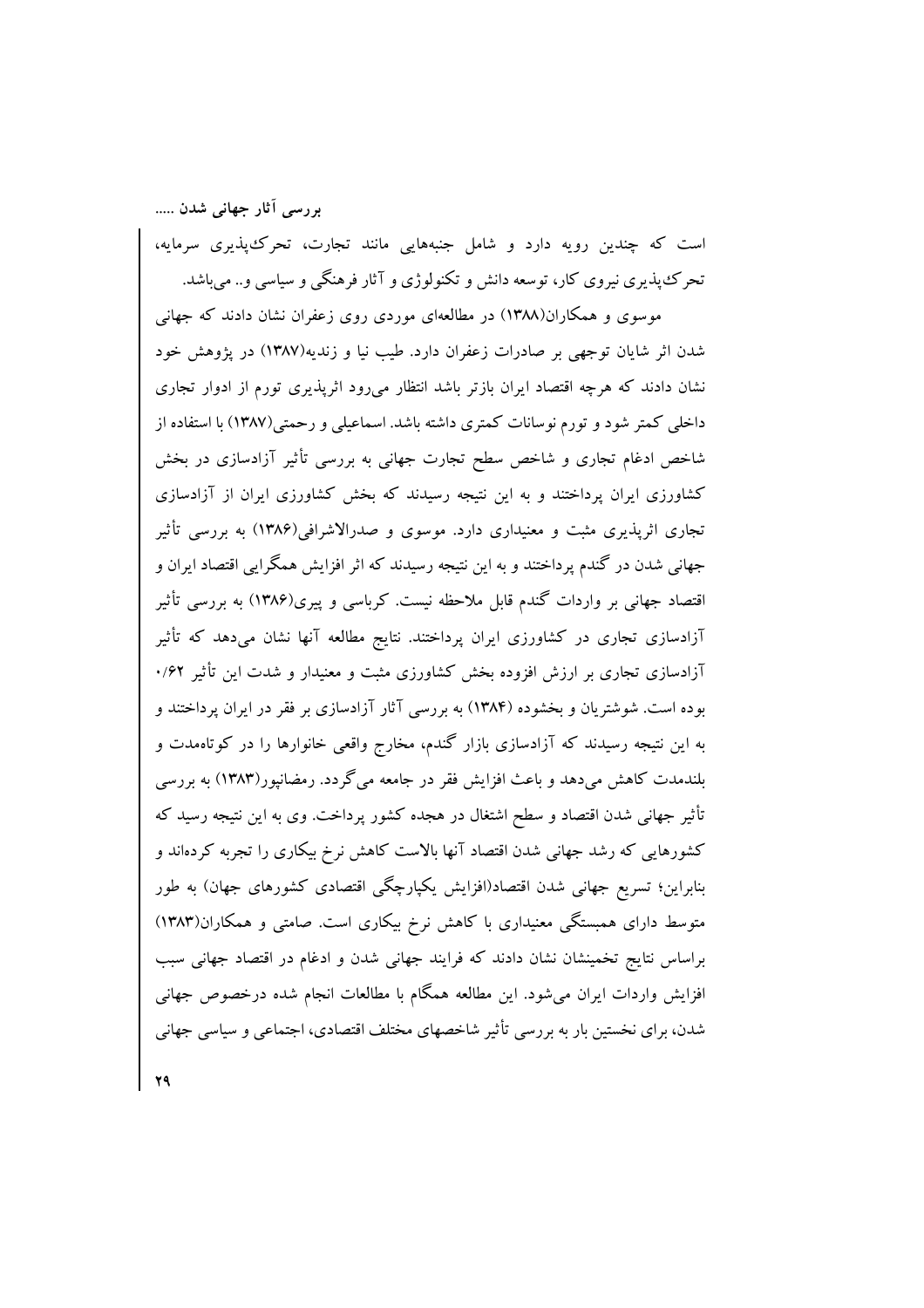اقتصادکشاورزی و توسعه – سال بیستم، شماره ۷۹ شدن در رونق اقتصادی بخش کشاورزی چند کشور منتخب در حال توسعه میپردازد. گفتنی است که دلیل انتخاب کشورهای مورد مطالعه به بالا بودن سهم بخش کشاورزی در تولید ناخالص داخلي اين كشورها بر مي گردد.

# مواد و روشها

در این تحقیق بهمنظور بررسی تأثیر شاخصهای اقتصادی، اجتماعی و سیاسی جهانی شدن در رونق اقتصادی بخش کشاورزی در چند کشور در حال توسعه، ابتدا شاخص رونق اقتصادی بخش کشاورزی در این کشورها (trgap) محاسبه شد. سپس به تعیین نمونه در مدل دادههای تلفیقی پرداخته شد که در این مطالعه، نمونه مورد بررسی شامل بیست کشور در حال توسعه زیر است: ارمنستان، آذربایجان، بحرین، بنگلادش، کامبوج، چین، گرجستان، هند، ايران، قزاقستان، كره، كويت، قرقيزستان، مالزي، پاكستان، فيليپين، سنگاپور، سريلانكا، تاجيكستان و تايلند.

در این پژوهش از میزان شکاف تولید بهعنوان شاخص رونق اقتصادی بخش کشاورزی استفاده شده است (طب نیا و زندیه، ۱۳۸۷):

$$
trgap = \sum_{j=1}^{n} \frac{b_j(y_j - y_j^*)/y_j^*}{\sum_{j=1}^{n} b_j}
$$

در رابطه بالا yi ارزش افزوده حقیقی کشاورزی کشور yi نه پن پیمی از میزان yi در شرایط اشتغال کامل و bi تجارت کشاورزی ایران با کشور jiم(صادرات+واردات) میباشد. برای دست یافتن به تقریبی از تولید بخش کشاورزی در اشتغال کامل در این پژوهش – به پیروی از مطالعه طیبنیا و زندیه (۱۳۸۷) – از فیلتر هودریک پرسکات استفاده شد. این فیلتر یک روش تک معادلهای می باشد که در سال ۱۹۸۹ توسط هودریک و پرسکات معرفی شد. این روش شهرت بیشتری نسبت به دیگر روشهای فیلترینگ از جمله باکسترینگ دارد. منطق استفاده از این روش آن است که می توان تکانههای مشاهده شده را به اجزای دائمی (عرضه) و

٣.

 $(1)$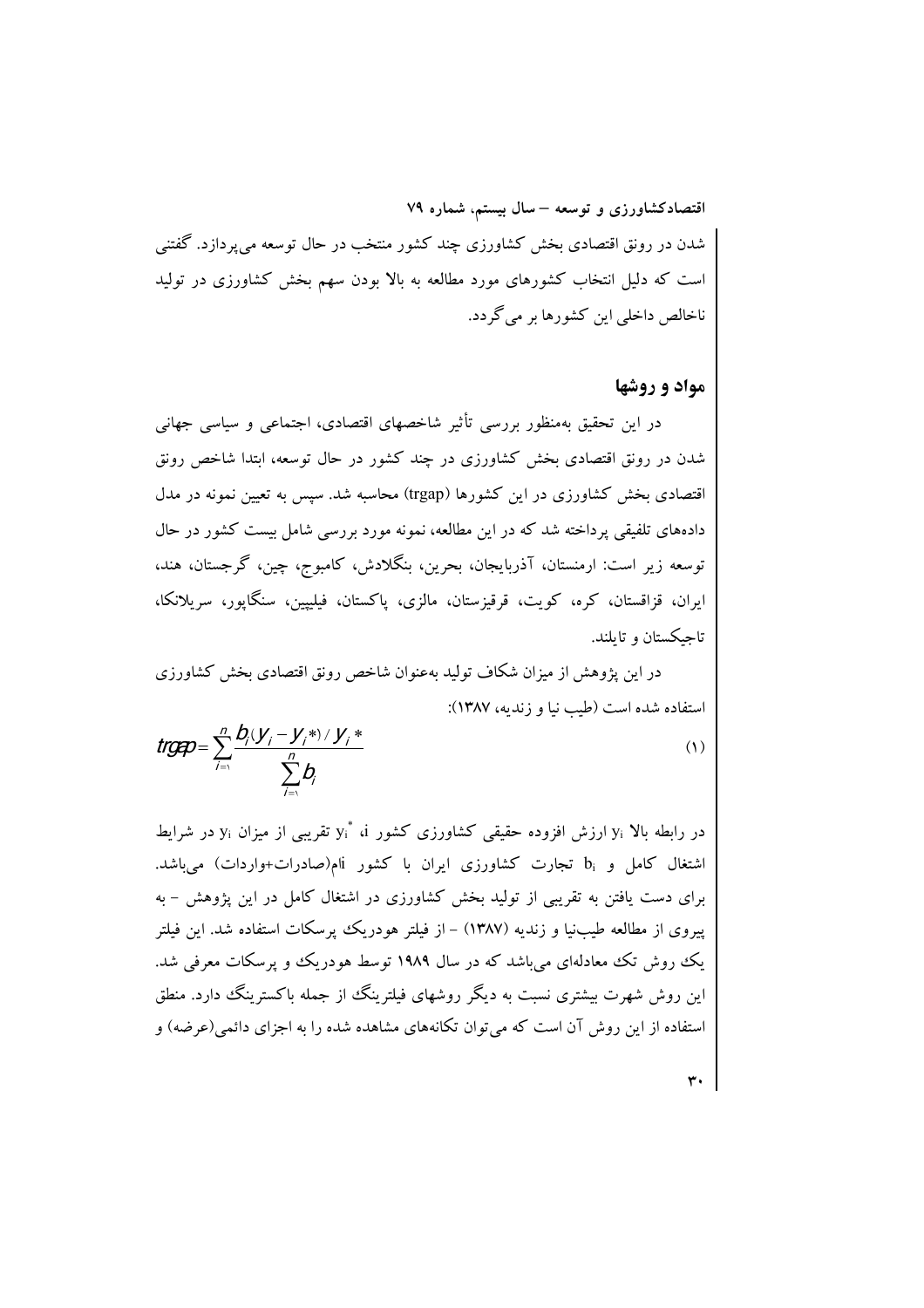بررسی آثار جهانی شدن ..... موقتی (تقاضا) تفکیک کرد. برای فیلتر یک متغیره تنها تفاوت مشخص بین تکانه عرضه و تقاضا، دائمی و موقتی بودن آثار آن می باشد. تکانه عرضه آثار دائمی بر متغیر واقعی مورد استفاده دارد در حالی که تکانه تقاضا صرفاً آثار موقتی دارد. فبلتر هودریک پرسکات با حداقل کردن مجموع مجذور انحراف متغیر  $Y,$ (که در اینجا متغیر وابسته یعنی  $Y$  شاخص رونق اقتصادی بخش کشاورزی کشورها می باشد) از روند <sup>پلا</sup> آن به دست می آید. در واقع مقادیر روند مذکور مقادیری هستند که رابطه زیر را حداقل می کنند:  $\sum_{t=1}^{T} (Y_{t}-Y_{t}^{tr})^{\mathrm{T}} + \lambda \sum_{t=1}^{T-1} \left[ (Y_{t+1}^{tr}-Y_{t}^{tr}) - (Y_{t}^{tr}-Y_{t-1}^{tr}) \right]$  $(5)$ تعداد مشاهدات و یارامتر  $\lambda$ عامل موزون کننده است که میزان هموار بودن روند را  $\rm T$ 

تعیین می کند. ۱۰۰= $\lambda$ در دادههای سالانه و ۱۶۰۰= $\lambda$ برای دادههای فصلی به کار گرفته می،شود. این فیلتر دوطرفه قرینه است و لذا مشکل تغییر فاز دوره را از بین می برد، اما در پایان دوره با مشکل مواجه می باشد، زیرا آمار آینده موجود نمی باشد. هر چه قدر مقدار  $\,\mathcal{X}\,$  بیشتر انتخاب شود، هموارسازی بیشتر محقق می شود که در حد، سری زمانی به سمت خطی پیش مي رود.

البته این فیلتر دارای نارساییهایی نیز می باشد که از آن جمله می توان به انتخاب داوطلبانه مقدار $\lambda$  چشمیوشی از شکست ساختاری و در نظر نگرفتن ناپایایی اشاره کرد. اگر فرض شود ساختار اقتصاد بهاندازه كافي باثبات و رشد توليد ملي به نسبت يكنواخت باشد، آنگاه فیلتر براورد قابل قبولی از تولید بالقوه به دست میدهد. ولی به رغم محدودیتهای عنوان شده، بارها از این فیلتر برای محاسبه تولید بالقوه (تولید ناخالص داخلی در شرایط اشتغال کامل) استفاده شده است. در این باره دلایل زیر مطرح است (نصر اصفهانی و همکاران، ۱۳۸۴؛ عزیزی، ۱۳۸۳ و عمادزاده و همکاران،۱۳۸۴):

الف) این روش تواترهای مربوط به چرخههای تجاری را از تولید جدا می کند.

ب) این روش جزء سیکلی را که از مدلهای سری زمانی قابل قبول به دست میآید ىسبار نزدېك مې سازد.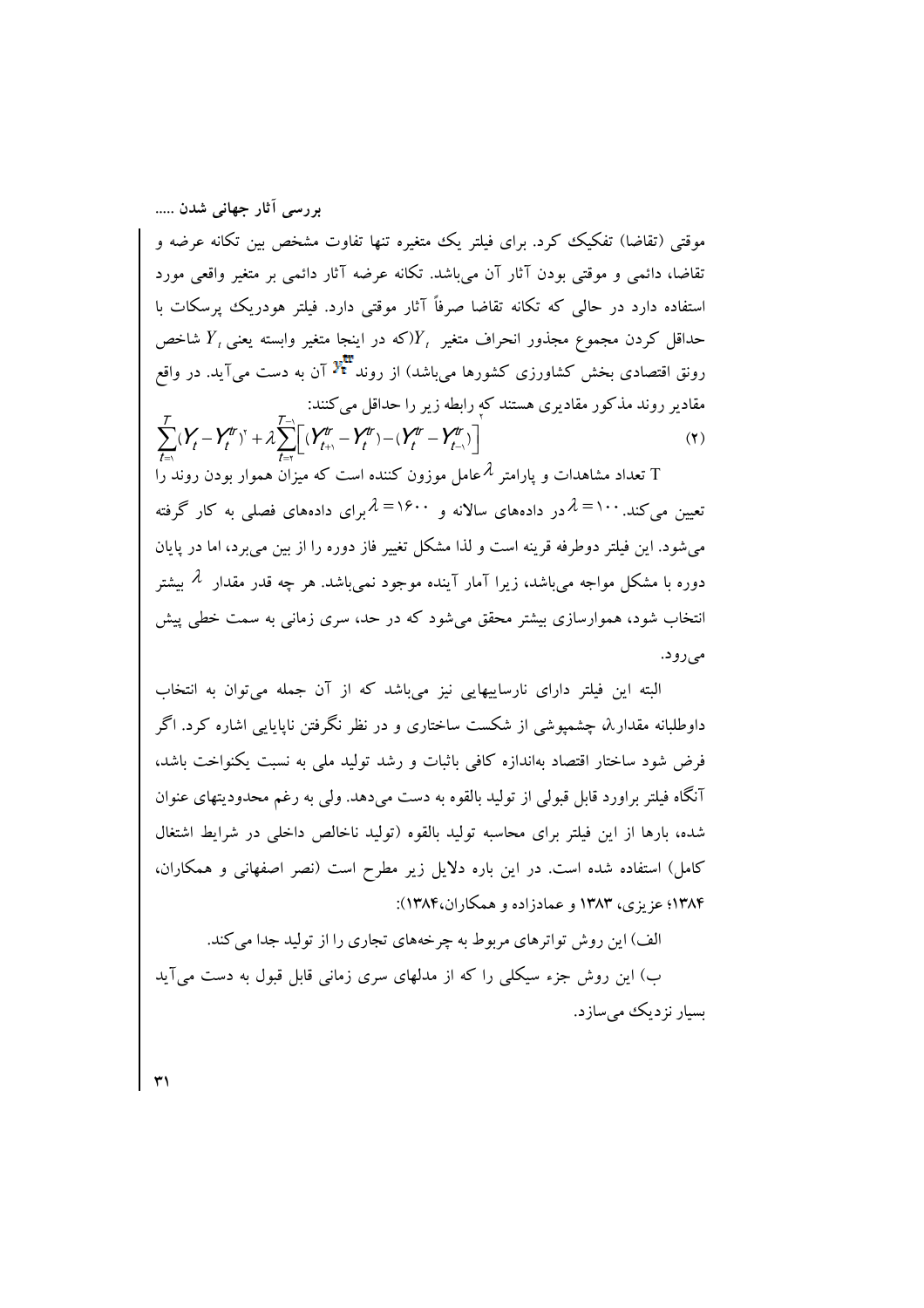در این قسمت به بررسی مبانی نظری دادههای تلفیقی پرداخته میشود. در ابتدا در مورد معنیدار بودن تعداد مقطعهای انتخاب شده (که در اینجا کشورهای منتخب در حال توسعه می باشند) باید آزمونE انجام گیرد که اگر لازم باشد اثر مقاطع مختلف مورد بررسی قرار گیرد باید فرضیهای آزمون شود که در آن کلیه عبارات ثابت براورد با یکدیگر برابر هستند. بدین ترتیب میتوان مشخص نمود که آیا پانل دیتا جهت براورد تابع مورد نظر کارامدتر خواهد بود یا خیر . در همین راستا از آزمون F استفاده شد:

$$
F(n-\gamma, nt-n-k) = \frac{(R_u - R_p) / (n-\gamma)}{(\gamma - R_u) / (nt-n-k)}
$$
(\*)

در این رابطه n تعداد کشورها(مقاطع)، t طول دوره مورد نظر و k تعداد پارامترها میباشد. علامت U نیز نشاندهنده مدل محدود نشده و علامت P مبین مدل تلفیقی میباشد. اگر F محاسباتی از F بحرانی جدول بزرگتر باشد، فرضیه صفر رد میشود؛ یعنی از روش پانل جهت براورد می توان استفاده نمود و به عبارتی، آثار گروه پذیرفته می شود(جبل عاملی و

بی ریا، ۱۳۸۵). برای سادگی می توان مدل دادههای تلفیقی را به شکل زیر خلاصه کرد:  $Y_{it} = \alpha_i X_{it} + U_{it}$  $(F)$  $U_{ii} = \mu_i + V_{ii}$ 

در اینجا Y بردار مقادیر متغیر وابسته برای کشورهای در حال توسعه در سالهای مورد نظر شامل رونق بخش کشاورزی این گروه کشورها می باشد(که توسط فرمول ۱ محاسبه می گر دد)و X مجموعه متغیرهای توضیحی مدل (شامل شاخصهای مختلف از جهانی شدن) و اجزای اخلال است. اگر  $\mu_i$  ثابت فرض شود، یارامترهای زیادی در مدل اثر ثابت وارد  ${\rm U}$ می شود و درجه آزادی زیادی از بین میرود.

جهت براورد نیز روشهای مختلفی همچون روش آثار ثابت و روش آثار تصادفی وجود دارد که بر حسب مورد، کاربرد خواهند داشت. گفتنی است فرض اساسی که مدل اثر تصادفی را از مدل اثر ثابت متمایز می سازد این است که اثر خاص فردی، در طول زمان ثابت می باشد،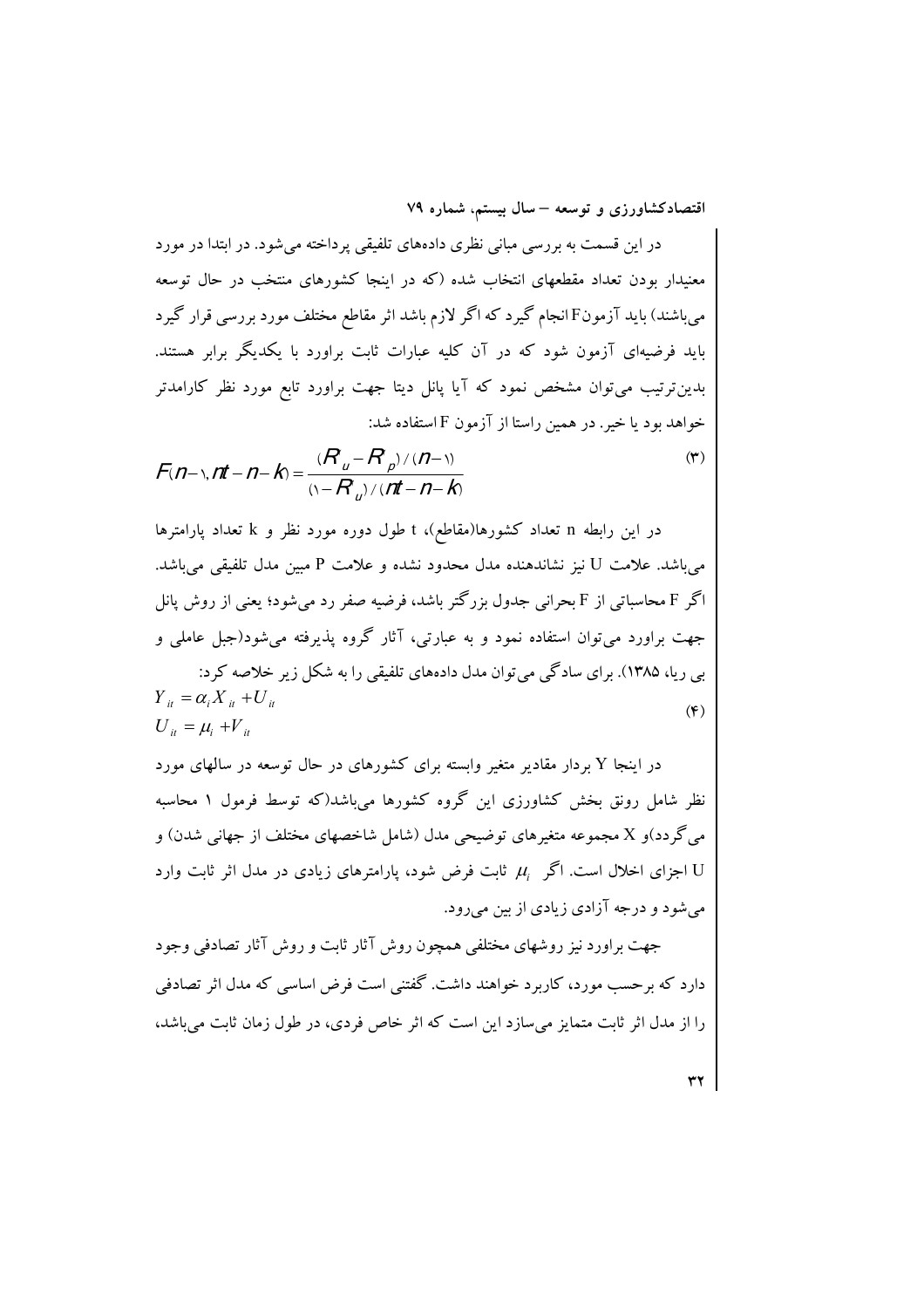بررسی آثار جهانی شدن ..... یعنی  $\mu_i$  با  $\mu_j$  ناهمبسته است. به عبارت دیگر، متغیرهای حذف شده از مدل که اثر آنها در قابل مشاهده است، با متغیرهای توضیحی که در مدل گنجانده شدهاند، همبستگی ندارند و  $\mu_i$ این ویژگی نمونه تصادفی است. رویکرد اثر ثابت هنگامی پذیرفتنی است که اطمینان حاصل شود تفاوت میان واحدها را می توان با تفاوتهای جملات عرض از مبدأ توضیح داد (اشرفزاده و مھ گان، ۱۳۸۷).

بهمنظور اینکه مشخص گردد کدام روش (آثار ثابت و یا آثار تصادفی) جهت براورد مناسبتر است، از آزمون هاسمن استفاده می شود.

$$
H: \alpha = \alpha_i
$$
 فرفیه صفر در آزمون هاسمن به این صورت میباشد:  
\n $H$   $\alpha = \alpha_i$ 

فرضيه صفر به اين معنى است كه ارتباطي بين جزء اخلال مربوط به عرض از مبدأ و متغیرهای توضیحی وجود ندارد و آنها از یکدیگر مستقل هستند. در حالی که فرضیه مقابل به این معنی است که بین جزء اخلال مورد نظر و متغیر توضیحی همبستگی وجود دارد و چون به هنگام وجود همبستگی بین اجزای اخلال و متغیر توضیحی، مشکل تورش و ناسازگاری وجود دارد، بنابراین بهتر است در صورت پذیرفته شدن فرضیه صفر، از روش آثار تصادفی استفاده شود. تحت فرضیه صفر، آثار ثابت و آثار تصادفی هر دو سازگارند ولی روش آثار ثابت ناکاراست؛ یعنی در صورت رد فرضیه صفر، روش آثار ثابت سازگار و روش آثار تصادفی ناسازگار است و پاید از روش آثار ثابت استفاده کرد. اگر b تخمین زننده روش آثار ثابت و  $(144A)$ ، في المنصور على الله عليه الشاب المنصور الشريف المسلم عليه المسلم المسلم عليه المسلم المسلم المسلم المسلم الم

$$
Var(b - \hat{\beta}) = Var(b) - Var(\hat{\beta}) = H
$$
\n(9)

هاسمن ثابت می کند آماره فوق دارای توزیع کای دو میباشد و آماره مناسبی برای آزمون است.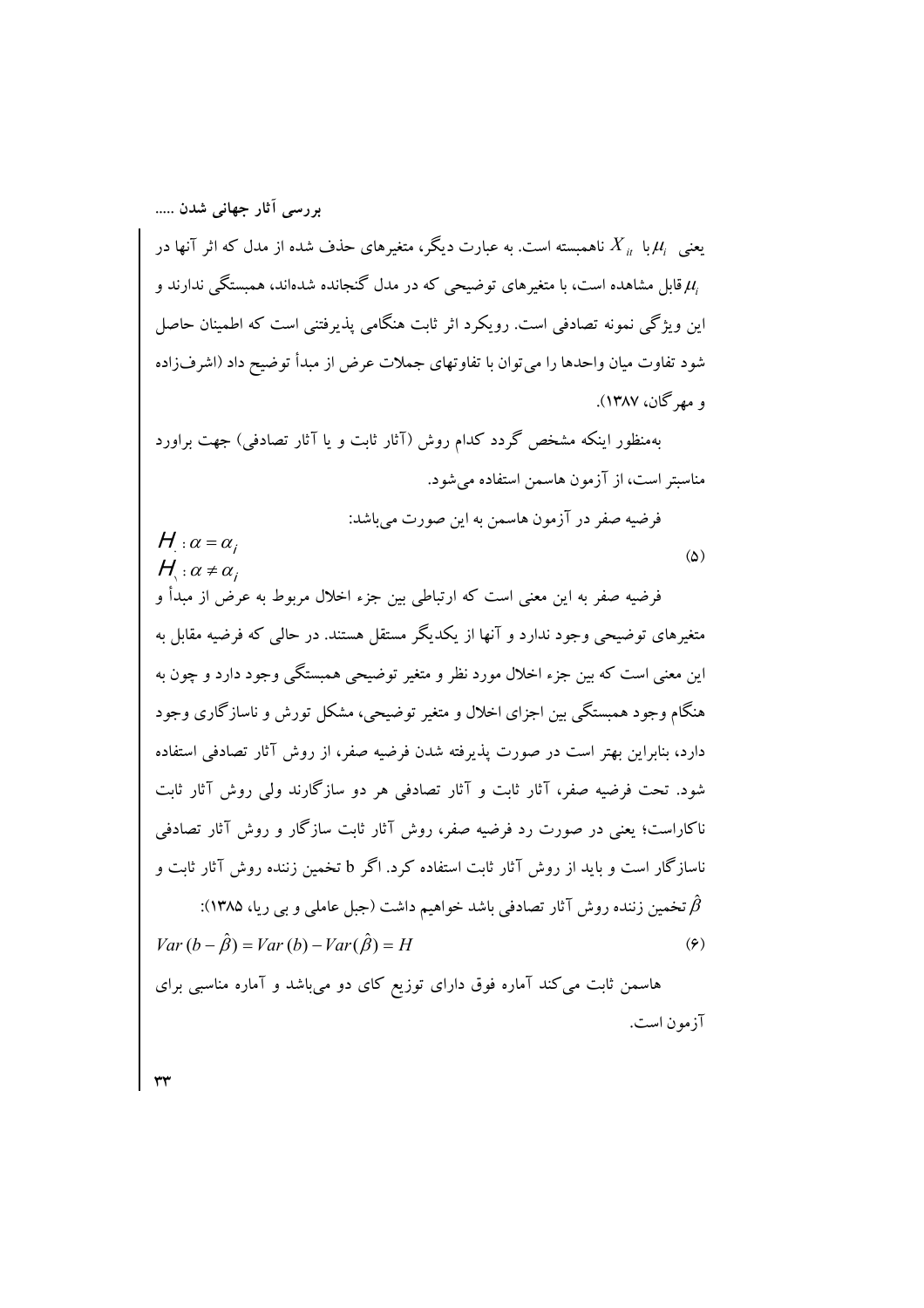اجزای تشکیلدهنده شاخصهای جهانی شدن

شاخص KOF ٰ از جهانی شدن، در سال ۲۰۰۲ معرفی گردیده (Dreher, 2003) و جزئیات بیشتری از آن توسط درهر و همکاران (Dreher et al., 2008) روزآمد شده است. شاخص کلی جهانی شدن ابعاد اقتصادی، اجتماعی و سیاسی جهانی شدن را پوشش می دهد. سه بعد شاخص KOF از جهانی شدن به صورت زیر تعریف شده است:

١. جهاني شدن از يعد اقتصادي": يهوسيله جريانهاي كالا، سرمايه و خدمات تعريف می شود و به همان اندازه به اطلاعات و در ک تتو أم بازار ارز توجه دارد.

۲. جهانی شدن از بُعد سیاسی ": براساس نفوذ سیاستهای دولتها تعریف میشود.

۳. جهانی شدن از بُعد اجتماعی ٔ: برمبنای گسترش ایدهها، اطلاعات، ذهنیتها و وضعیت مردم تعریف می گردد.

شاخص جهانی شدن تغییرات ناشی از جهانی شدن در میان تعداد وسیعی از کشورها طی زمان طولانی را ثبت می کند. شاخص KOF از جهانی شدن که در سال ۲۰۱۰ توسط مؤسسه اقتصادی KOF در کشور سوئیس منتشر شده است، ۲۴ متغیر مختلف برای ۱۸۱ کشور طی سالهای ۲۰۰۷–۲۰۰۷ را در بر میگیرد (Dreher et al., 2008; Dreher, 2003).

شاخص جهانی شدن از اجزای ذکر شده در جدول ۱ برمبنای ارزش ۱ تا ۱۰۰ ساخته شده است. ارزش بالاتر نشاندهنده درجات بالاتر از جهانی شدن است. دادهها به سهم درصدی تبدیل شدهاند. برای محاسبه هر زیرشاخص، وزنها با استفاده از تحلیل اجزا برای کل کشورها و سالها تعیین شدهاند. سیس وزنها به گونهای تعدیل شدهاند که پراکنش اجزای اصلی را حداکثر کنند. این فرایند برای تمامی زیرشاخصها بهمنظور استخراج شاخص کل به کار رفته است. مبنای محاسبه دادهها به صورت سالانه میباشد. شاخصهای اقتصادی، اجتماعی و سیاسی

4. Social Globalization

<sup>1.</sup> Swiss Economic Institute: Zurich Switzerland (www.kof. ethz.ch/globalization)

<sup>2.</sup> Economic Globalization

<sup>3.</sup> Political Globalization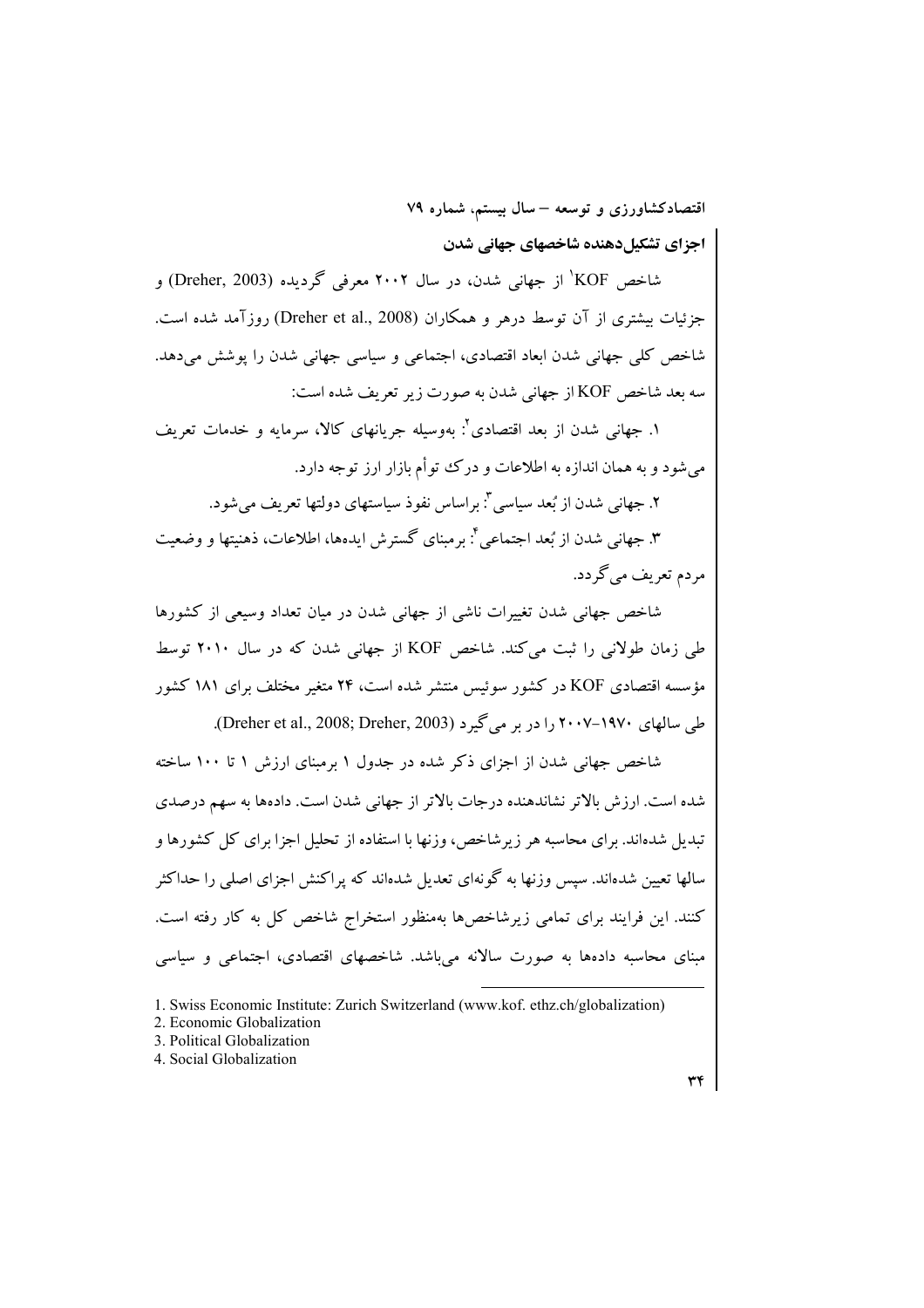جهانی شدن همانند شاخص جهانی شده به جای استفاده از شاخصهای کلی با استفاده از سری دادههای انفرادی به صورت وزنی ساخته شده است.

| جهانی شدن از بُعد سیاسی                        | جهانی شدن از بُعد اجتماعی                                 | جهانی شدن از بُعد اقتصادی                     |  |
|------------------------------------------------|-----------------------------------------------------------|-----------------------------------------------|--|
| تعداد سفارتخانهها در کشور                      | صدور تلفن                                                 | سهم تجارت از GDP                              |  |
| عضویت در سازمانهای<br>بين المللي               | سهم ارزش افزوده حمل و نقل از GDP                          | سهم جريان سرمايه گذاري مستقيم<br>خارجي از GDP |  |
| مشارکت در مأموریتهای امنیتی<br>سازمان ملل متحد | تعداد جهانگرد خارجي                                       | انباشت سرمايه گذارى مستقيم خارجي              |  |
|                                                | جمعيت خارجي                                               | سهم سرمايه گذارى بورس اوراق بهادار            |  |
|                                                | (سهم از كل جمعيت)                                         | $GDP$ از                                      |  |
|                                                | تعداد كاربران اينترنت، تلفن، تلويزيون، راديو<br>و روزنامه | پرداختهای درآمدی به ملل خارجی                 |  |

جدول ۱. اجزای تشکیل دهنده شاخص جهانی شدن

مأخذ: (2003) Dreher

در این تحقیق ابتدا شاخص رونق اقتصادی بخش کشاورزی کشورهای منتخب با استفاده از فرمول شماره ۱ و فیلتر هودریک پرسکات جهت تعیین ارزش افزوده حقیقی در اشتغال کامل، محاسبه گردید. یادآوری میشود که متغیرهای به کار رفته در این تحقیق عبارتند از: ارزشافزوده بخش کشاورزی (VA)، صادرات و واردات بخش کشاورزی (EX,IM)، شاخص اقتصادي جهاني شدن(EG)، شاخص اجتماعي جهاني شدن(SG)و شاخص سیاسی جهانی شدن(PG). گفتنی است که متغیر مجازی (Dummy) نیز به منظور بررسی تأثیر پیوستن کشورها به سازمان تجارت جهانی در الگو لحاظ گردید.

 $r_0$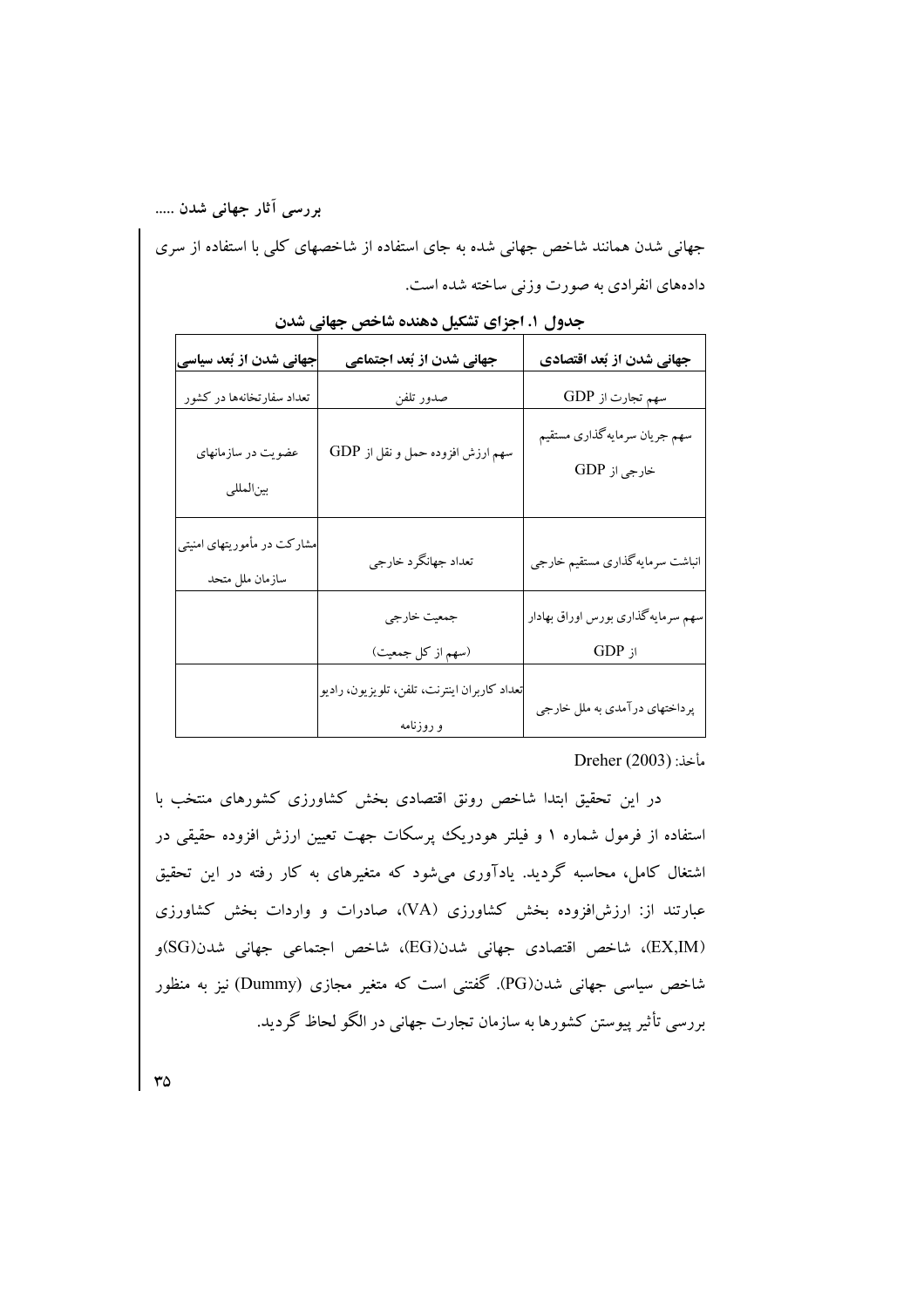آمار و اطلاعات مورد استفاده در این تحقیق از پایگاه اینترنتی فائو و صندوق بین|لمللی پول طی دوره ۱۳۷۹–۸۶ استخراج شده.

نتايج و بحث

بهطورکلی در مطالعات مربوط به سریهای زمانی، تعیین درجه همجمعی متغیر اهمیت خاصی دارد. بهمنظور بررسی مانایی متغیرهای مورد استفاده، از آزمون لوین و هادری و پسران و شین استفاده شدهاست. نتایج حاصل در جدول ۲ آمده است که نشان میدهد تمامی متغیرهای مورد استفاده در این مطالعه (شاخص رونق اقتصادی بخش کشاورزی trgap، شاخص اقتصادي جهاني شدنEG، شاخص اجتماعي جهاني شدنSG و شاخص سياسي جهاني شدنPG) با یک بار تفاضل گیری مانا می شوند. از آنجا که فرضیه صفر در این آزمونها وجود ریشه واحد میباشد، بنابراین آماره استخراجی از این آزمونها برای هر یک از متغیرها در سطح نشاندهنده ریشه واحد می<sub>ن</sub>باشد ول<sub>ی</sub> با یک بار تفاضل گیری از متغیرها، آماره این آزمونها بزرگتر از مقادیر جدول می شود بدین معنا که فرضیه صفر را نمی توان پذیرفت و لذا متغیرها با يک بار تفاضل گيري ايستا مي شوند.

| آزمون ریشه واحد پسران و شین   |                              |                              | آزمون ریشه متداول لوین و چو |                               |                                 |                                 |                         |                                     |
|-------------------------------|------------------------------|------------------------------|-----------------------------|-------------------------------|---------------------------------|---------------------------------|-------------------------|-------------------------------------|
| شاخص<br>سياسى<br>جهاني<br>شدن | شاخص<br>اجتماعي<br>جهاني شدن | شاخص<br>اقتصادى<br>جهاني شدن | شاخص<br>رونق<br>اقتصادي     | شاخص<br>سياسى<br>جهاني<br>شدن | شاخص<br>اجتماعي<br>جهاني<br>شدن | شاخص<br>اقتصادي<br>جهاني<br>شدن | شاخص<br>رونق<br>اقتصادى | متغير                               |
| $ \cdot$ /V                   | .796                         | $-1.79$                      | 1/91                        | ۴                             | $-Y/1$                          | ۱۰                              | $-1$                    | آماره آزمون                         |
| $-\tau$                       | $-\mathbf{r}/\mathbf{r}$     | $-\mathbf{r}/\mathbf{r}$     | $-\mathbf{r}/\mathbf{v}$    | $-11$                         | $-19/7$                         | $-YF/F$                         | $-YF/V$                 | آماره آزمون با یک بار<br>تفاضل گيري |

جدول ۲. نتایج حاصل از بررسی ایستایی متغیرها

مأخذ: يافتههاى تحقيق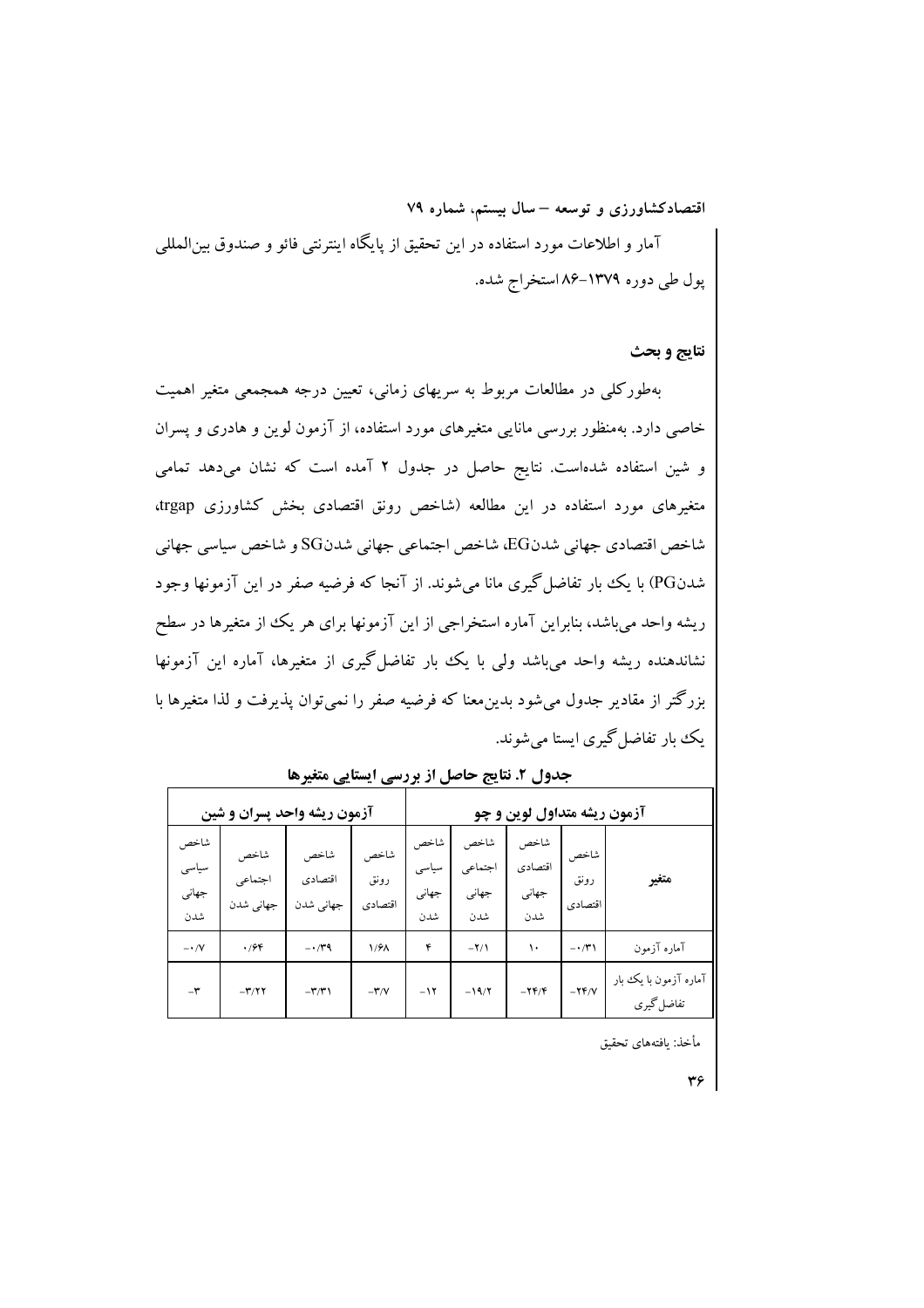#### تصريح مدل

## آزمون معنيدار بودن گروه

بهمنظور اطمینان از معنیدار بودن گروه (کشورهای در حال توسعه)، از آماره F (فرمول ۳) استفاده شد. مقدار F محاسبه شده برابر ۶/۳ است که از آماره F جدول بزرگتر می باشد و در نتیجه H<sub>0</sub> رد می شود؛ بنابراین آثار گروه پذیرفته می شود و باید عرض از مبدأهای مختلفی را در مدل براورد نمود. در نتیجه می توان از روش پانل استفاده کرد. آزمون انتخاب بين آثار ثابت يا آثار تصادفي

جهت انتخاب بين آثار ثابت يا آثار تصادفي از آزمون هاسمن استفاده شد. آماره محاسبه شده از طریق این آزمون برابر ۰/۲۵ می باشد. با توجه به اینکه مقدار آماره کای دو جدول با درجه آزادی ۴ برابر ۲۰ می باشد، لذا مقدار آماره محاسبه شده از مقدار کای دو در جدول کمتر است و بنابراین، فرضیه H<sub>0</sub> پذیرفته میشود و میتوان گفت آثار ثابت ناسازگار است و باید جهت براورد از آثار تصادفی استفاده کرد. همچنین جهت انتخاب بین آثار ثابت و تصادفي نيز از آزمون ريداندانت' (آثار ثابت اضافي) استفاده شده است. آماره اين آزمون برابر ۸ به دست آمد که با توجه به اینکه بزرگتر از F جدول می باشد(۴/۴۹)، فرضیه $\rm H_0$  را نمی توان یذیرفت و بر این اساس باید از آثار تصادفی استفاده کرد.

نتایج بررسی تأثیر شاخصهای جهانی شدن در رونق بخش کشاورزی

در مطالعه حاضر نمونه مورد بررسی شامل چند کشور در حال توسعه می باشد که عبارتند از: ارمنستان، آذربایجان، بحرین، بنگلادش، کامبوج، چین، گرجستان، هند، ایران، قزاقستان، کره، کويت، قرقيزستان، مالزي، پاکستان، فيليپين، سنگايور، سريلانکا، تاجيکستان و تایلند. نتایج براورد روش آثار تصادفی سری زمانی – مقطعی برای دوره زمانی ۱۳۷۹–۸۶ به شرح جدول ۳ می باشد.

1. Redundant Fixed Effect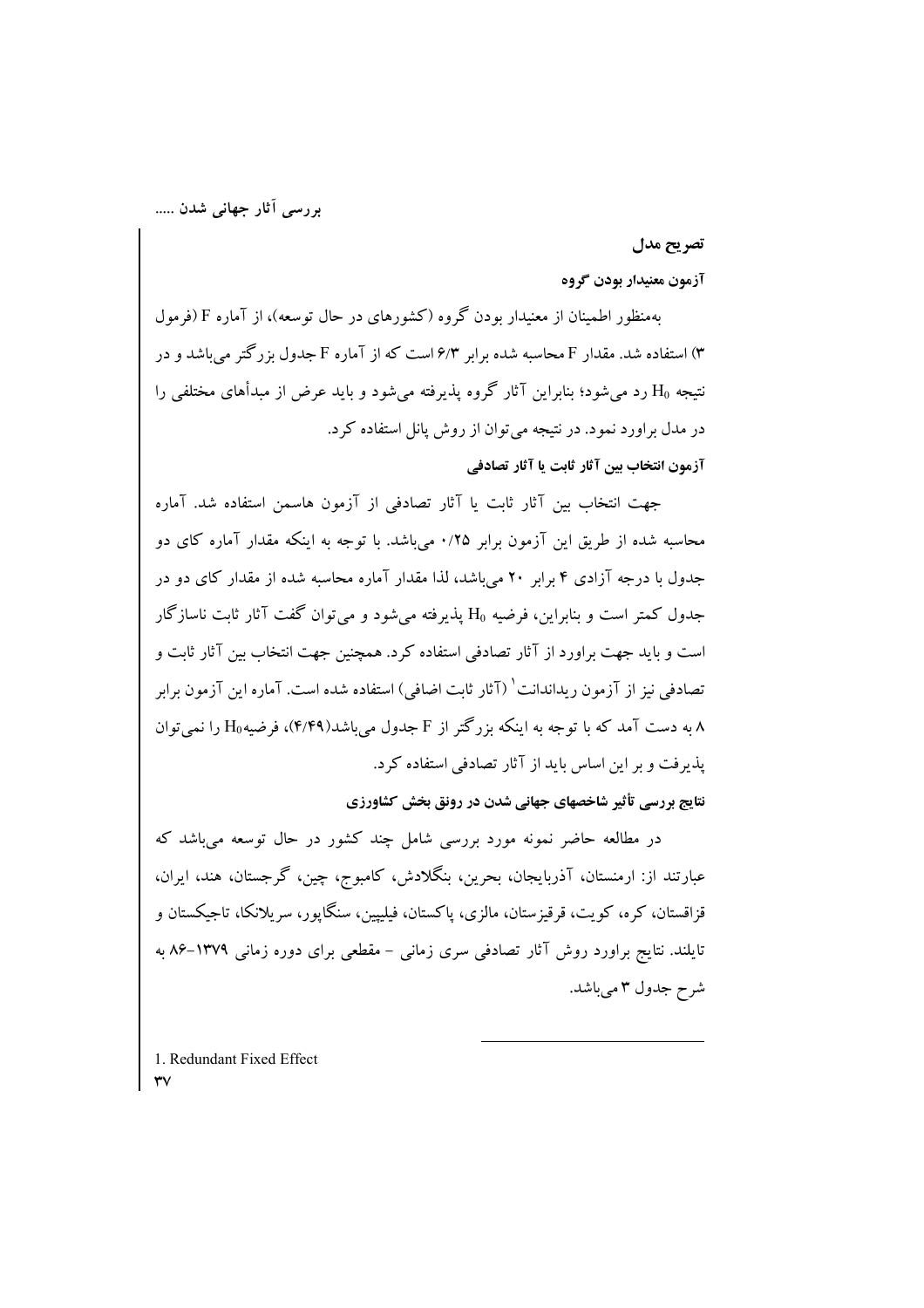اقتصادکشاورزی و توسعه – سال بیستم، شماره ۷۹

| <b>Trgap</b>       | $SG*$                 | $EG*$                  | PG                                                                         | dummy             |  |  |  |
|--------------------|-----------------------|------------------------|----------------------------------------------------------------------------|-------------------|--|--|--|
|                    | $-\cdot/\cdot7$       | $\cdot/\cdot\cdot$ Y   | $-\cdot/\cdot\cdot Y$                                                      | $\cdot/\cdot$ \   |  |  |  |
| انحراف معيار متغير | $\cdot/\cdot\cdot$ ۳  | $\cdot/\cdot\cdot\tau$ | $\boldsymbol{\cdot}/\boldsymbol{\cdot}\boldsymbol{\cdot}$<br><br><br><br>Y | $\cdot$ 10        |  |  |  |
|                    |                       |                        |                                                                            |                   |  |  |  |
| $R^2$              | .76                   | F                      | $\mathcal{N}$                                                              |                   |  |  |  |
|                    |                       |                        |                                                                            |                   |  |  |  |
| C-Armenia          | $-\cdot/\cdot \Delta$ |                        | C-Kazakhstan                                                               | $\cdot$ /۲۲       |  |  |  |
| C-Azerbaijan       | $\cdot/\cdot \wedge$  |                        | C-Korea                                                                    | $\cdot$ /۴۸       |  |  |  |
| C-Bahrain          | $-\cdot/\cdot$        |                        | C-Kuwait                                                                   | $-\cdot/\sqrt{2}$ |  |  |  |
| C-Bangladesh       | $-\cdot/15$           |                        | C-Kyrgyz                                                                   | $\cdot$ /۴۷       |  |  |  |
| C-Cambodia         | $-\cdot/1V$           |                        | C- Pakistan                                                                | $\cdot/\prime$ ۳  |  |  |  |
| C- China           | $-\cdot/1$            |                        | C-Philippines                                                              | $\cdot$ /۱۴       |  |  |  |
| C- Georgia         | $\cdot/\cdot \Delta$  |                        | C-Singapore                                                                | $-\cdot/\gamma$ ۳ |  |  |  |
| C-India            | $-\cdot/\cdot V$      |                        | C-Sri Lanka                                                                | $\cdot/\Lambda$   |  |  |  |
| C-Iran             | $-\cdot$ /۲۴          |                        | C-Tajikistan                                                               | $\cdot/\cdot$ ۳   |  |  |  |
| C-Malaysia         | $-\cdot$ /۲۱          |                        | C-Thailand                                                                 | $-1.7$            |  |  |  |

حدول ٣. نتايج براورد الگو به روش panel

علامت \* به معنای معنیدار بودن ضرایب میباشد.

مأخذ: يافتههاي تحقيق

نتایج نشان داده شده در جدول ۳ مؤید آن است که رگرسیون برازش شده از اعتبار لازمبرخوردار است. در این الگو مقصود از Trgap همانشکافتولید بخش کشاورزی میباشد که بهعنوان شاخصی از رونق اقتصادی بخش کشاورزی در نظر گرفته شده و توسط فرمول شماره یک با استفادهاز آمار و اطلاعاتارزشافزوده بخش کشاورزی کشورهای منتخب(VA)،  $\mathbf{r}$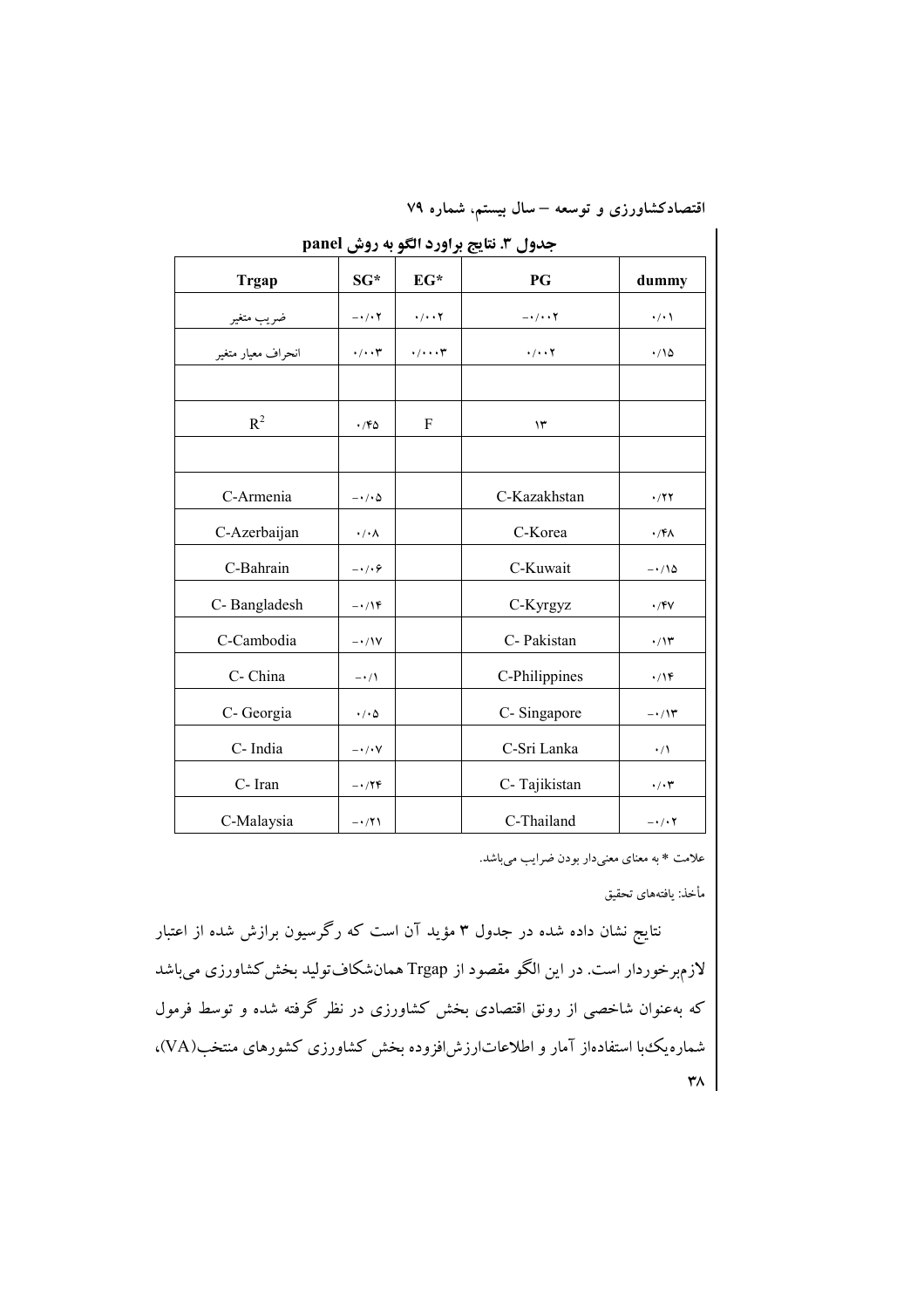صادرات(EX) و واردات(IM) بخش کشاورزی کشورهای منتخب مورد مطالعه محاسبه شده است. از نظر علائم پارامترهای براوردی، علامت متغیر شاخص اقتصادی جهانی شدن(EG) مثبت می باشد و لذا با افزایش جهانی شدن از بعد اقتصادی در کشورهای منتخب، شاخص رونق اقتصادی در بخش کشاورزی این کشورها افزایش می یابد. از آنجا که اکثر کشورهای در حال توسعه، کشورهایی می باشند که بخش پیشرو در آنها بخش کشاورزی است، لذا افزایش شاخص اقتصادی جهانی شدن به رشد و افزایش تولیدات بخش کشاورزی در این کشورها کمک می کند، چرا که افزایش شاخص جهانی شدن به معنای افزایش تجارت و نیز سرمايهگذاري مستقيم خارجي مي باشد که اين عوامل مي توانند وارد بخش کشاورزي شوند و در رونق اقتصادی این بخش تأثیر مثبت و معنیدار بگذارند. علامت شاخص اجتماعی جهانی شدن(SG) منفي و معنيدار مي باشد بدين معنا كه جهاني شدن از بُعد اجتماعي بهطوركلي تأثير منفی بر کشورهای در حال توسعه می گذارد. شاخص سیاسی جهانی شدن(PG) تأثیر معنیداری بر رشد بخش کشاورزی کشورهای در حال توسعه ندارد. متغیر مجازی(dummy) در این مطالعه نشاندهنده کشورهایی میباشد که به سازمان تجارت جهانی پیوستهاند. علامت این ضریب نیز مثبت میباشد به نحوی که الحاق به سازمان تجارت جهانی تأثیر مثبت در رونق بخش کشاورزی دارد. نتایج همچنین حاکی از آن است که در میان این گروه کشورها کره بزرگترین رقیب تجاری می باشد و بیشترین رونق بخش کشاورزی را از جهانی شدن بهدست آورده است.

# نتیجه گیری و پیشنهاد

یکمی از برجستهترین تحولات بسیار مهم دهههای اخیر در اقتصاد جهانبی، ادغام رو به فزونی اقتصادهای ملی در اقتصاد جهانی است. جهانی شدن واقعیتی کلی است که ابعاد مختلف سیاسی، اجتماعی، اقتصادی و…. را شامل میشود و در واقع باید آن را به مثابه یک نظام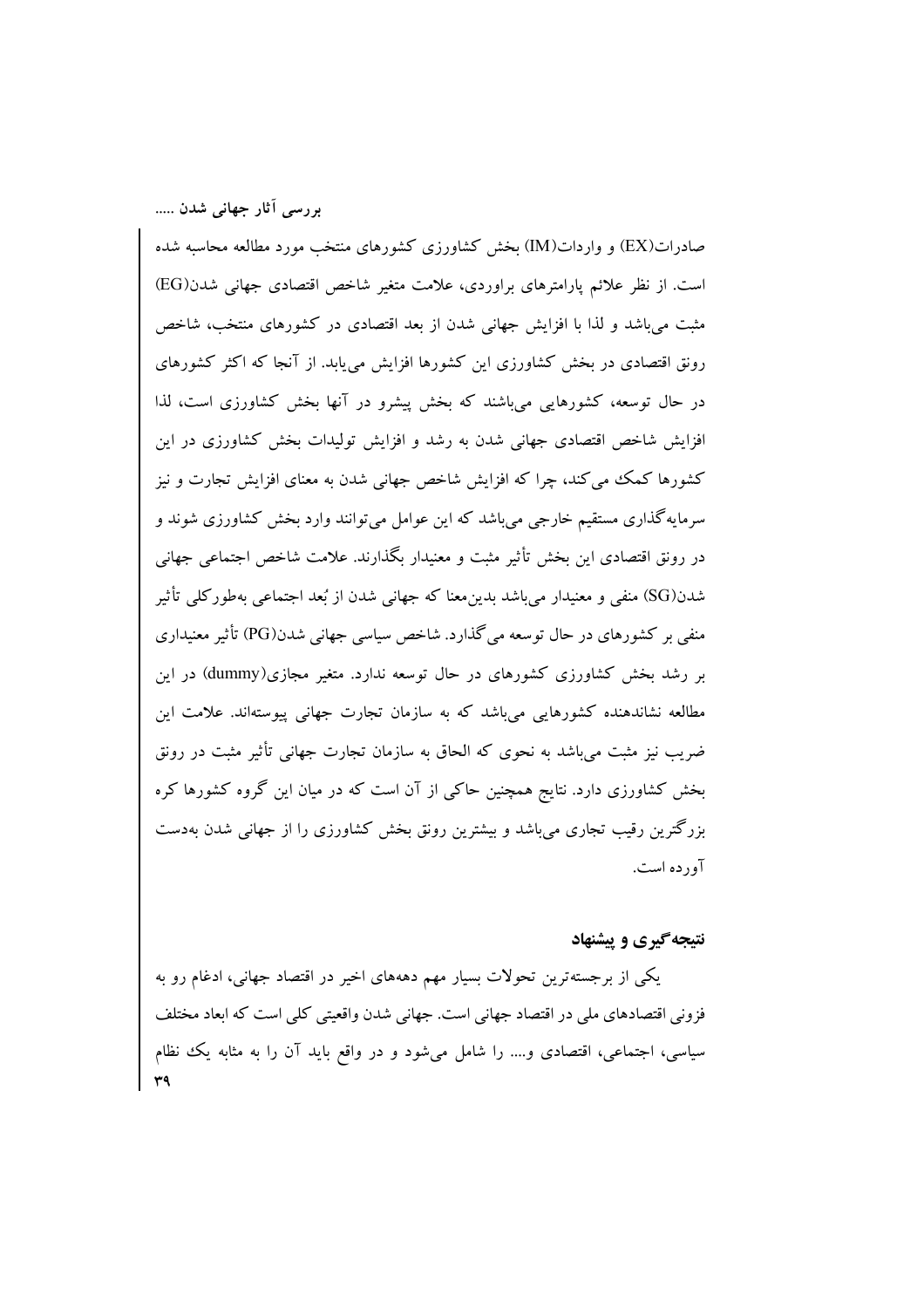اجتماعی نوین دید که کارکردهای مختلفی در ابعاد گوناگون دارد. از آنجا که جهانی شدن فرایندی چند بُعدی میباشد، به طبع شاخصهای مختلفی نیز برای آن وجود دارد که هر یک ابعاد مختلفی از آن را پوشش میدهد. در این مقاله تأثیر شاخصهای اجتماعی، سیاسی و اقتصادی جهانی شدن در رشد و رونق بخش کشاورزی چند کشور منتخب در حال توسعه بررسی گردید. نتایج حاصل از این مطالعه نشان داد که شاخص اقتصادی جهانی شدن تأثیر مثبت و معنیداری در رشد کشاورزی کشورهای در حال توسعه داشته است. اگر چه سهم بخش کشاورزی در اقتصاد کشورهای در حال توسعه با یکدیگر متفاوت است، اما قرار داشتن در گروه کشورهای در حال توسعه و هم قاره بودن سبب شده است تا از خصوصیات اقتصادی مشترک نظیر متوسط یا پایین بودن درآمد سرانه و وجود نوسانهای اقتصادی برخوردار باشند. بهبود شاخص اقتصادی جهانی شدن به معنای رشد سهم تجارت از GDP، افزایش سهم سرمایهگذاری مستقیم خارجی از GDP، افزایش سهم سرمایهگذاری در بورس اوراق بهادار از GDP و رشد سهم پرداختهای درآمدی به ملل خارجی از GDP و کاهش متوسط نرخ تعرفه میباشد که سبب شده است محدودیتها و موانع اقتصادی این کشورها کاهش یابد. وجود شرایط مبادله آسانتر نیز موجب شده است کشورها بتوانند با تکیه بر مزیتهای تجاری، رفاه اقتصادی بیشتری کسب نمایند. همچنین رشد توانمندی اقتصادی و سهولت رشد ناشی از بهبود معیارهای اقتصادی جهانی شدن موجب توجه بیشتر به بخش کشاورزی این کشورها و رونق اقتصادی این بخش گردیده است. بهبود شاخص سیاسی جهانی شدن به معنای افزایش تعداد سفارتخانهها، عضویت در نهادهای بینِالمللی، مشارکت در مأموریتهای امنیتی ملل متحد و مقابله با تهدیدات امنیتی جهانی است. نتایج نشان میدهد که بهبود این شاخص نتوانسته است رونق بخش کشاورزی را بهبود بخشد. وجود حمایتهای داخلی از بخش کشاورزی در اکثر کشورهای در حال توسعه سبب شده تا مناسبات سیاسی و اجتماعی آثار کمتری بر این بخش داشته باشند. بهبود شاخصهای اجتماعی جهانی شدن نظیر بهبود دسترسی به اینترنت، تلفن و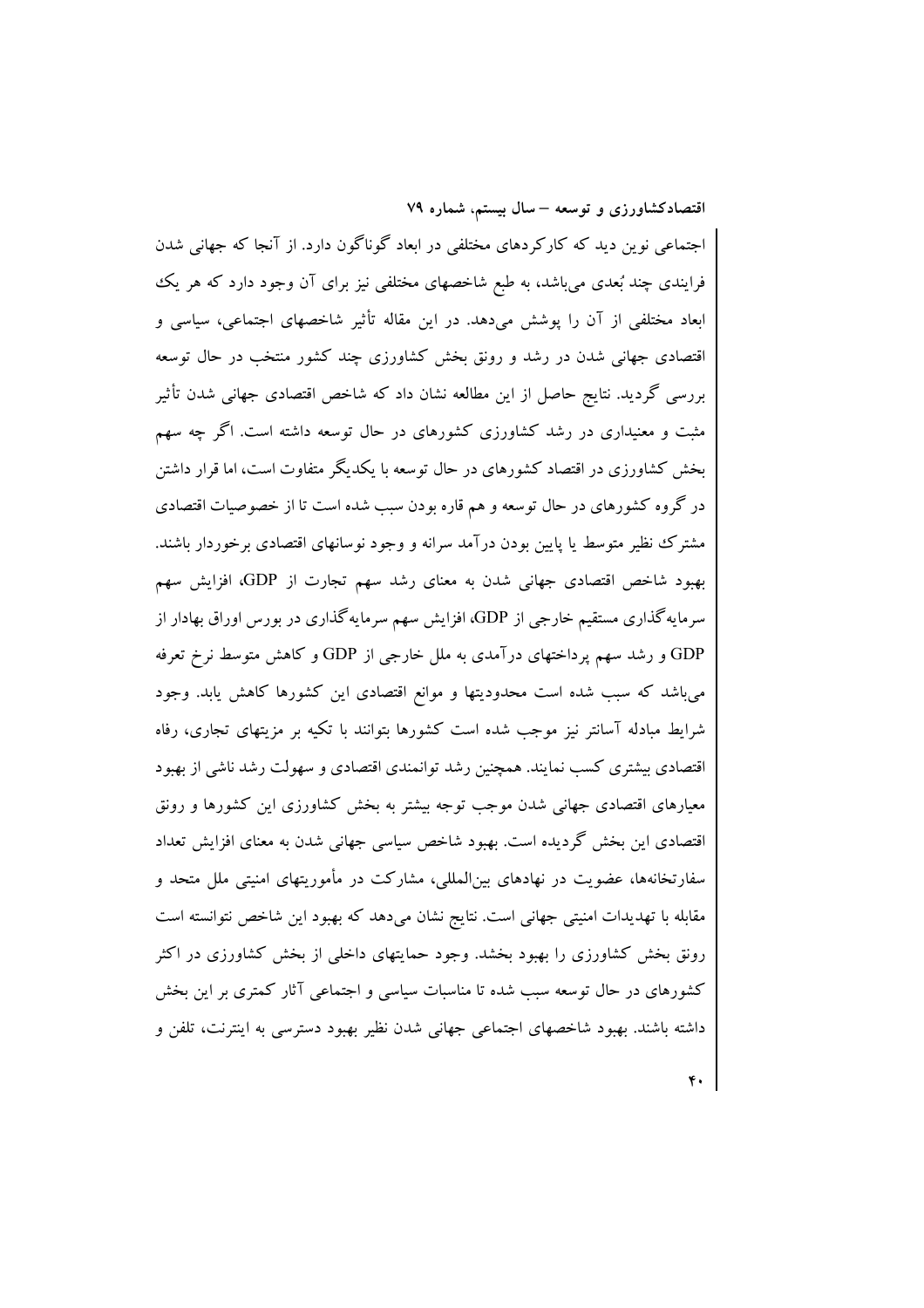تلویزیون نیز نتوانسته است بر رونق بخش کشاورزی کشورهای در حال توسعه آسیایی تأثیر مثبتی داشته باشد. وجود حمایتهای مجاز از بخش کشاورزی موسوم به جعبه سبز که از سوی سازمان تجارت جهانی مجاز شمرده شده، سبب گردیده است بخش کشاورزی اکثر کشورهای عضو سازمان تجارت جهانی در دایره حمایتی سیاستهای داخلی کشورها قرار گیرند و از آزادسازی کمتری برخوردار شوند. این امر موجب شده است تا عضویت صرف در سازمان تجارت جهانی بر رونق کشاورزی کشورهای در حال توسعه آسیایی اثرگذار نباشد. جهانی شدن برای یک اقتصاد نیمه دولتی و حمایت شده و غیررقابتی، چون ایران، کار سادهای نیست و در صورت ورود به عرصه جهانی شدن ممکن است با مشکلات قابل ملاحظهای در عرصه رقابت با محصولات خارجی روبهرو شویم و همزمان دچار افزایش فقر و بیکاری و فشار بر گروههای آسیبپذیر شویم. لیکن در برخورد صحیح با این مشکلات، با فراهمسازی تمهیدات لازم و با تأکید بر مدیریتی قوی و بهرهگیری از تجربه دیگر کشورها میتوان بر مشکلات فائق آمد. با توجه به نتایج بهدست آمده، پیشنهاد می شود بهمنظور دستیابی به رونق بخش کشاورزی، بهبود معیارهای اقتصادی در مقایسه با معیارهای اجتماعی و سیاسی مورد توجه قرار گیرد؛ به عبارت دیگر بهبود شاخصهای اقتصادی جهانی شدن نظیر رشد سهم تجارت از GDP، سهم سرمایهگذاری مستقیم خارجی از GDP و رفع موانع تعرفهای میتواند سبب بروز تحولاتی در بخش کشاورزی کشورهای در حال توسعه شود و این بخش را از آثار مثبت بهرهمند سازد. اگرچه پدیده جهانی شدن دارای ابعاد مختلف اقتصادی و غیر اقتصادی است، اما نتایج بهدست آمده نشاندهنده اثرگذاری مؤثر جنبههای اقتصادی جهانی شدن بر بخش کشاورزی در کشورهای درحال توسعه است. از این رو پیشنهاد می شود تا واکنش سایر بخشهای اقتصادی کشورهای در حال توسعه به جنبههای مختلف جهانی شدن مورد بررسی قرار گیرد. در این باره انتظار میرود بخش کشاورزی در مقایسه با سایر بخشهای اقتصادی از مؤلفههای جهانے شدن کمتر متأثر گردد.

۴١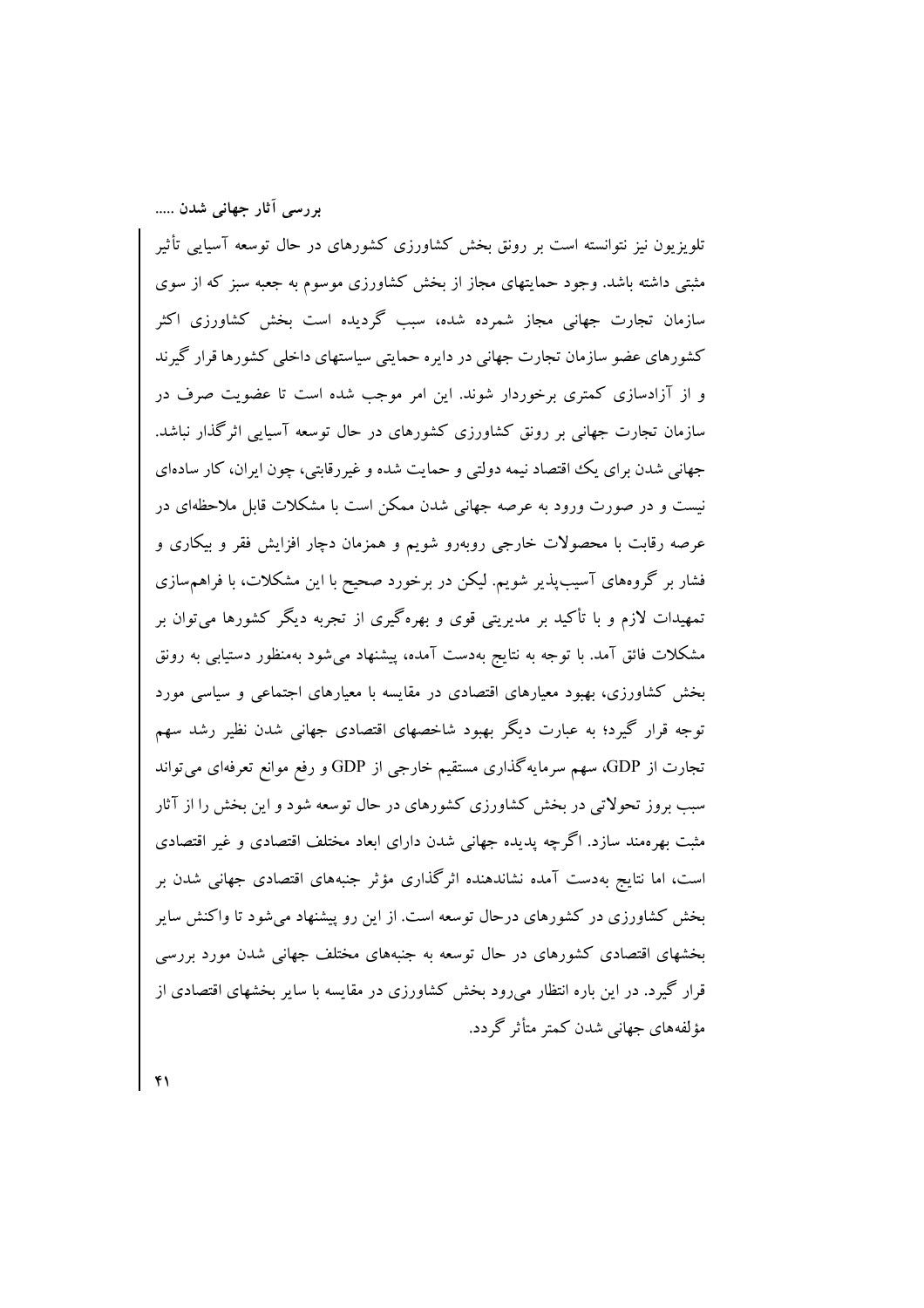$\overline{\mathbf{r}}$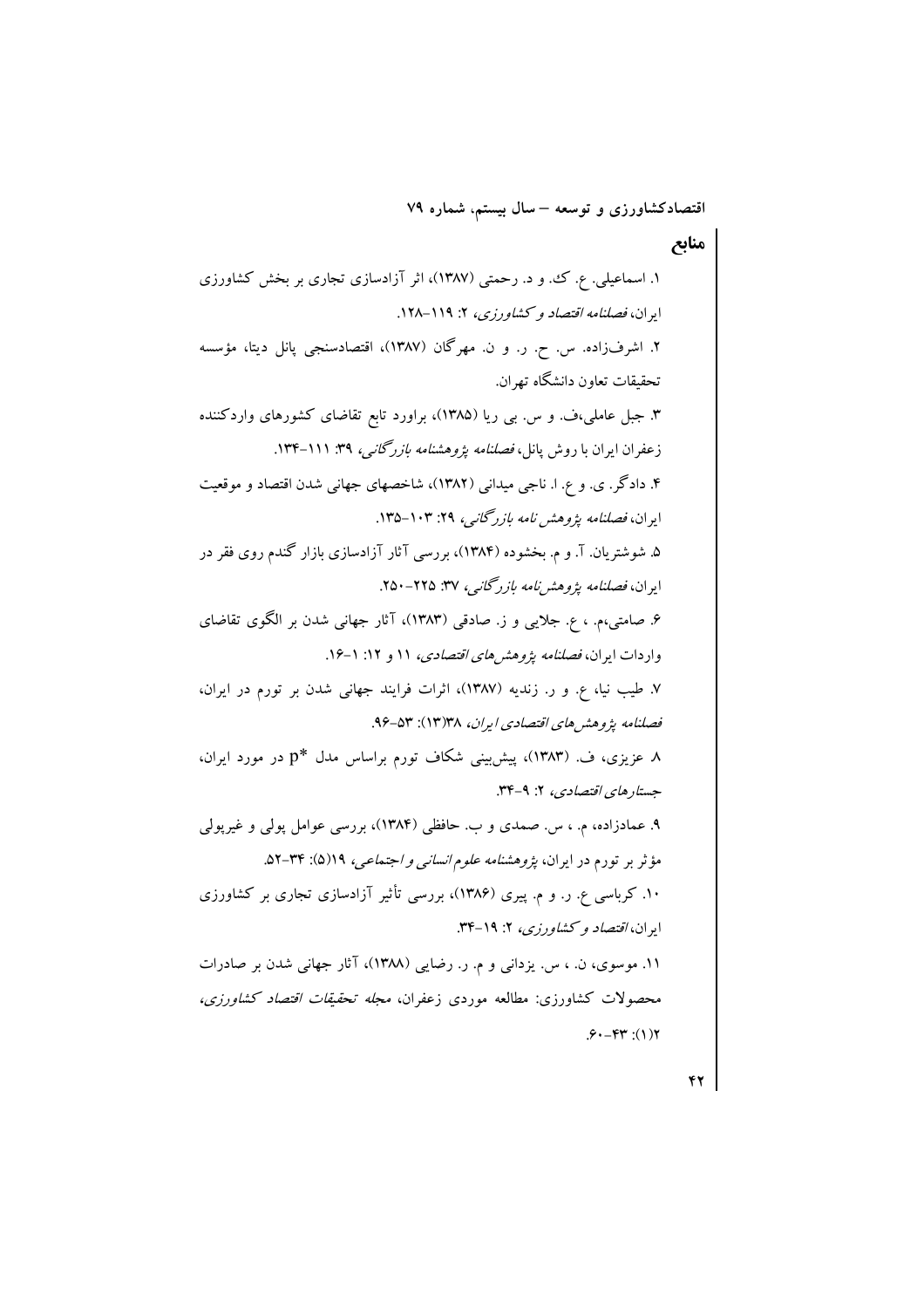۱۲. موسوی، س. ن. و م. صدرالاشرافی (۱۳۸۶)، آثار جهانی شدن بر عرضه، تقاضا و واردات گندم در ایران، *فصلنامه اقتصاد و کشاورزی،* ۱(۱): ۱۰۱–۱۱۴. ۱۳. نصر اصفهانی، ر. ، ن. اکبری و ر. بیدرام (۱۳۸۴)، محاسبه شکاف تولید ناخالص داخلی فصلی و تأثیر عوامل اسمی بر آن در ایران، رهیافت خود رگرسیون برداری، فصلنامه يژوهشر هاي اقتصادي ايران، ۲۲: ۶۳-۷۰.

14. Dreher, A. (2003), Does globalization affect growth? empirical evidence from a new index, *Applied Economics*, 38: 1091-1110. 15. Dreher, A., N. Gaston and P. Martens (2008), Measuring globalization - gauging its consequences, New York: Springer.

16. Dollar, D. and A. Kraay (2001), Trade, growth and Poverty, World Bank Discussion Paper, Washington, D.C.

17. Dollar, D. (1992), Outward-oriented developing economics really do grow more rapidly: evidence from 95 LDCs, 1976-85, Economic Development and Cultural Change, 40: 523-544.

18. Edwards, S. (1993), Openness, trade liberalization, and growth in developing countries Journal of Economic Literature, 31: 1358-1393.

19. Fei, J.C. and G. Ranis (1961), A theory of economic development, American Economic Review, 514: 533-565.

20. Fischer, S. (2003), Globalization and its challenges, The American Economic Review, Vol. 93, No. 2, Papers and Proceedings of the One Hundred Fifteenth Annual Meeting of the American Economic Association, Washington, DC, January 3.

۴۳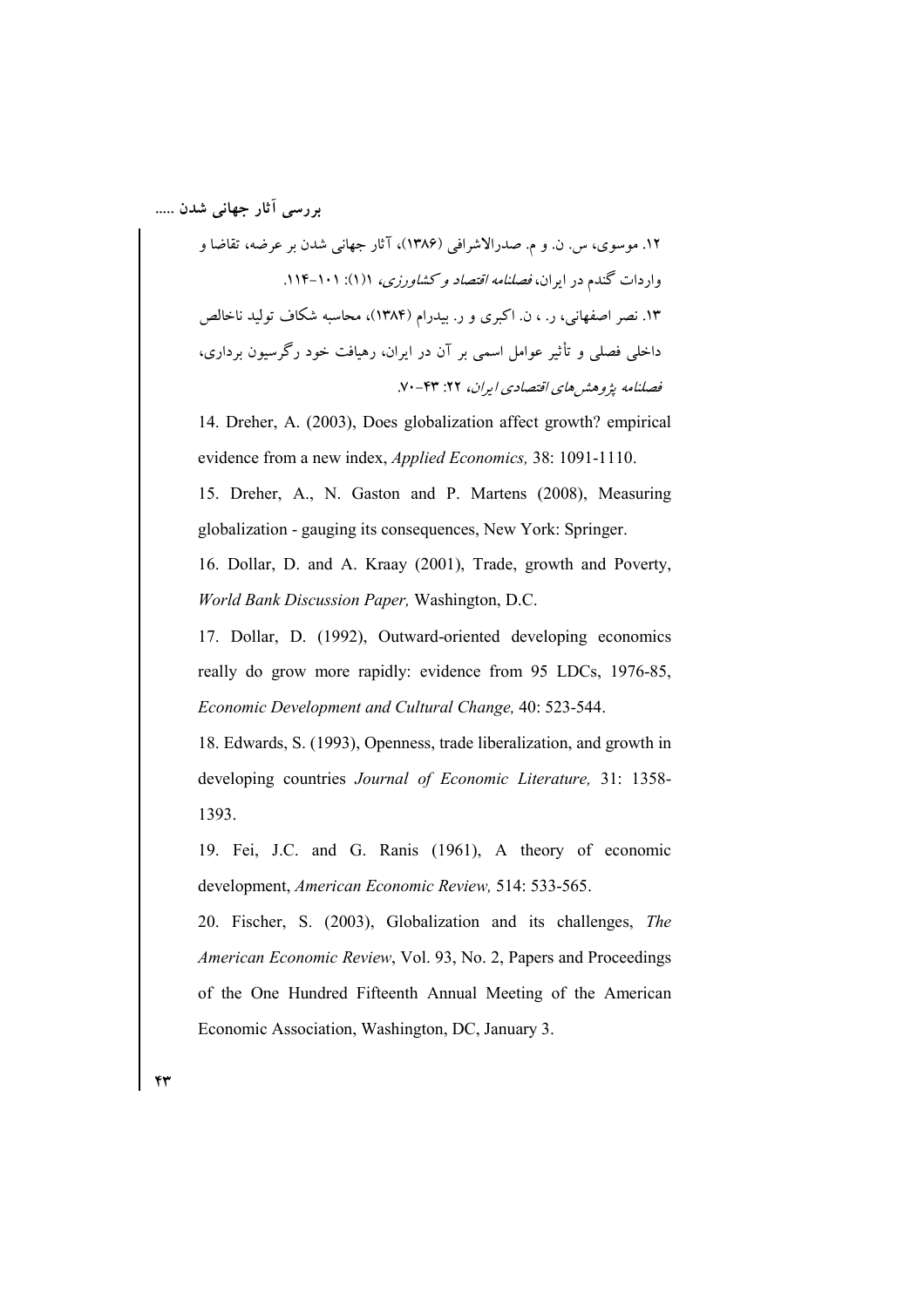21. Frankel, J. A. and D. Romer (1999), does trade cause growth? American Economic Review, 89: 379-399.

22. Friedmand, T. L. (2000), the lexus and the Olive tree: understanding globalization, 1 Anchor Edition, New York: Anchor Books.

23. Garrett, G. (2001), The distributive consequences of globalization, UCLA, MS.

24. Grossman, G. M. and E. Helpman (1991), Innovation and growth in theg lobal economy, Cambridge, MA: The MIT Press

25. Hazell, P. and S. Haggeblade (1993), Farm-nonfarm growth linkages and the welfare of the poor, In: Lipton, M. and Van De Gaag, J. (Eds.), Including the Poor, The World Bank, Washington, D.C.

26. Heinemann, F. (2000), Does globalization restrict budgetary autonomy? a mult idimensional approach, Intereconomics, 35: 288-298.

27. Hirschman, A.O. (1958), The strategy of economic development in developing countries, Yale University Press, New Haven, Connecticut, USA.

28. International Monetary Fund (2009), International financial statistics indicators, CD-Rom, Washington, DC.

29. Jorgenson, D.G. (1961), The development of a dual economy, Economic Journal, 71: 309-334.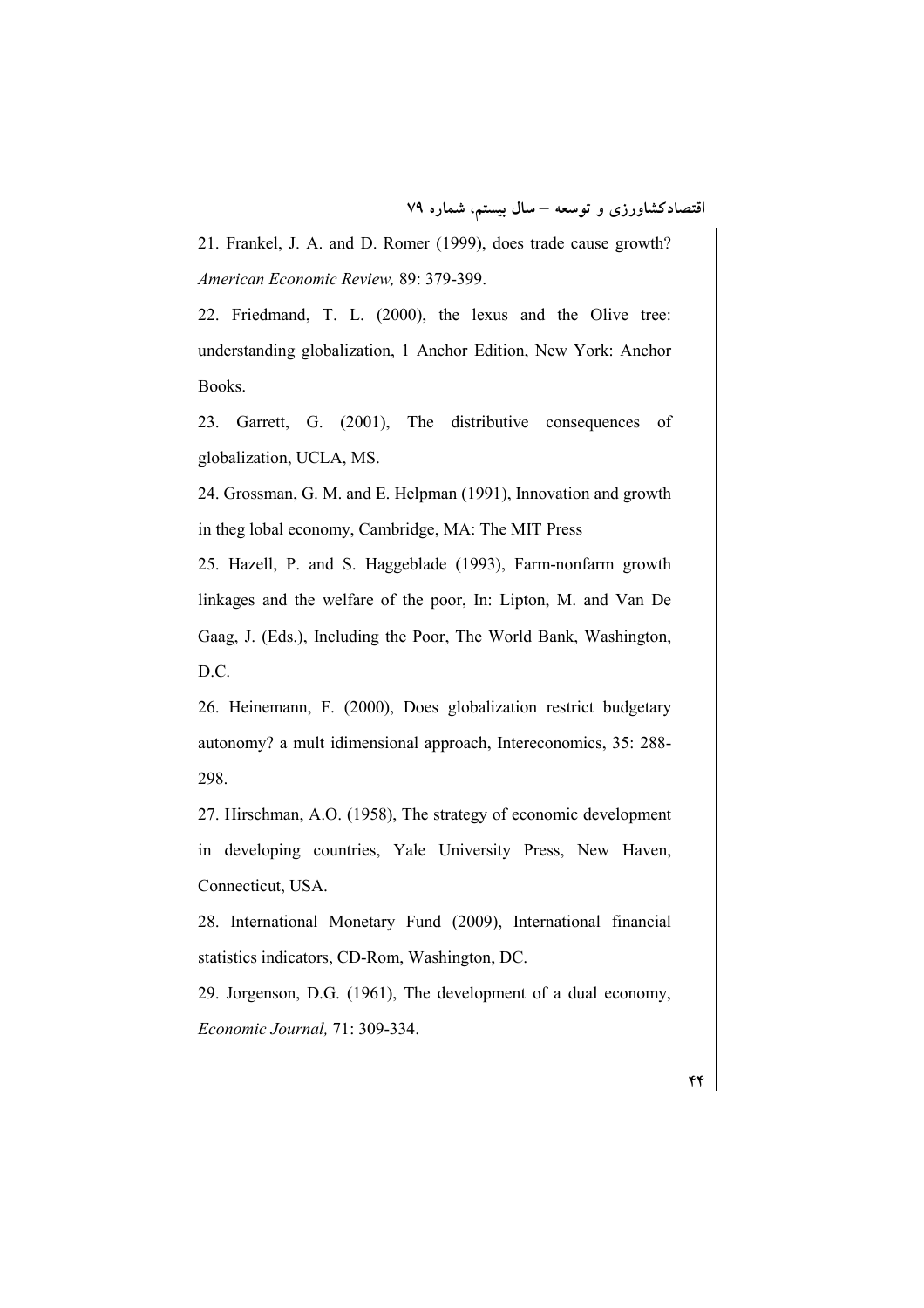30. Lewis, W.A. (1954), Economic development with unlimited supplies of labor. Manchester School of Economics, 20: 139-91.

31. Li, Q. and R. Reuveny (2003), Economic globalization and democracy: an empirical analysis, British Journal of Political Science33:29 -54.

32. Pingali, P. (2006), Agricultural growth and economic development: a view through the globalization lens, 26<sup>th</sup> International Conference of Agricultural Economists, Gold Coat Australia.

33. Pingali, P.L.and Y.Khwaja (2004), Globalisation of Indian diets and the transformation of food supply systems, ESA Working Paper No:4-5. FAO, Rome, Italy.

34. Reardon, T., C.P. Timmer, C. Barrett and J. Berdegue (2003), The rise of supermarkets in Africa, Asia, and Latin America, American Journal of Agricultural Economics, 85: 1140-1146.

35. Rosenstein-Rodan, P.N. (1943), Problems of industrialization of Eastern and South-Eastern Europe, *Economic Journal*, 53: 202-211.

36. Rodriguez, F. and D. Rodrik (2000), Trade policy and economic growth: a skeptic's suide to the cross-national evidence, In NBER Macroeconomics Annual 2000, Cambridge, MA: MIT Press for NBER.

37. Scitovsky, T. (1954), Two concepts of external economies, Journal of Political Economy, 62: 143-151.